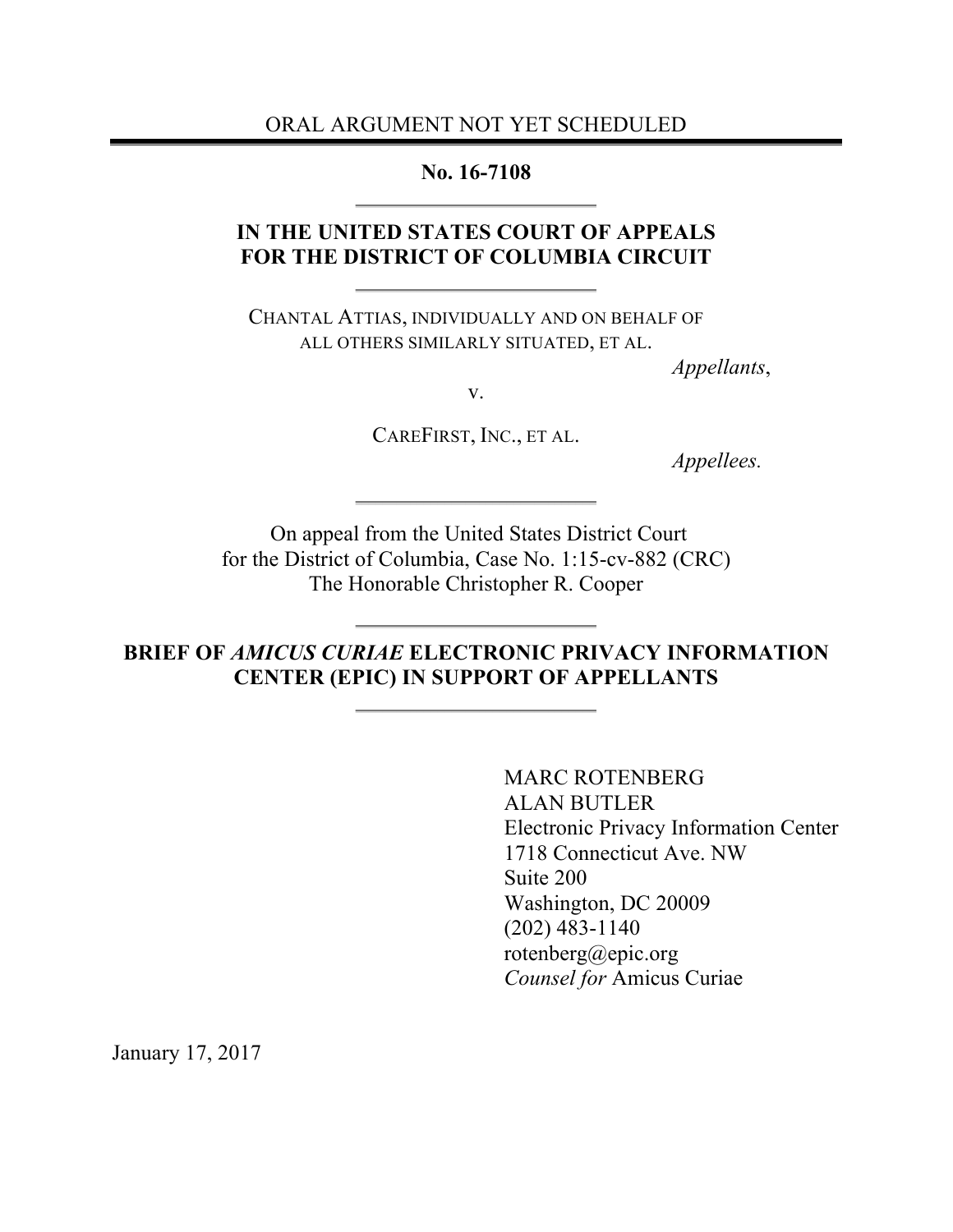# **CERTIFICATE AS TO PARTIES, RULINGS, AND RELATED CASES**

Pursuant to D.C. Circuit Rule 28(a)(1), *Amicus Curiae* Electronic Privacy Information Center ("EPIC") certifies that:

# **A. Parties, Interveners, and Amici**

Except for *Amicus Curiae* EPIC, all parties, interveners, and *amici* appearing before the district court and in this Court are set forth in the Corrected Brief of Appellants.

# **B. Ruling under Review**

References to the ruling at issue appear in the Corrected Brief of Appellants.

# **C. Related Cases**

The case on review has not previously been before this Court or any other court. EPIC is not aware of any related cases as defined by D.C. Circuit Rule  $28(a)(1)(C)$ .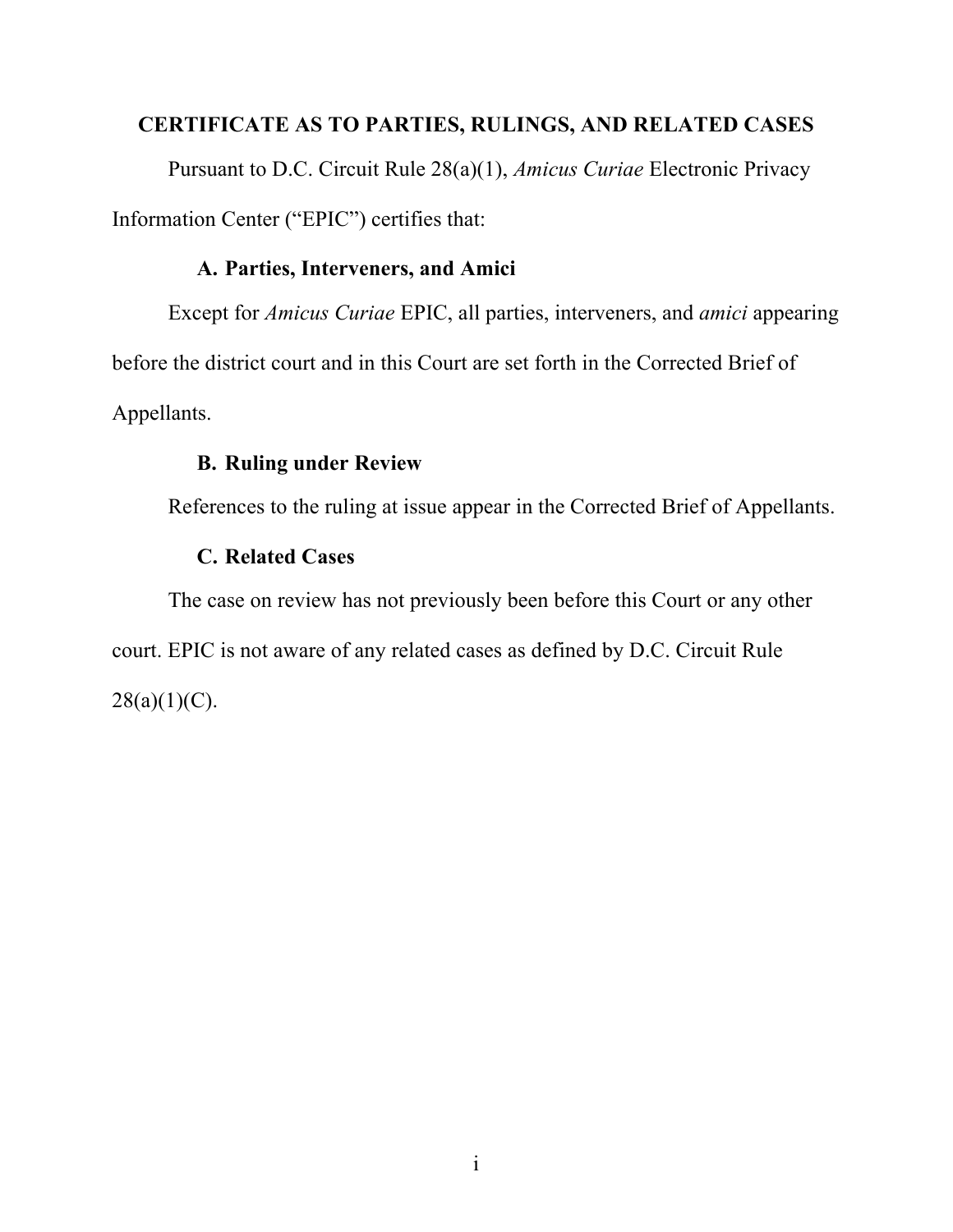# **CORPORATE DISCLOSURE STATEMENT**

Pursuant to Federal Rule of Appellate Procedure 26.1 and D.C. Circuit Rules 27(a)(4) and 28(a)(1)(A), *Amicus Curiae* EPIC submits the following corporate disclosure statement:

EPIC does not have a parent, subsidiary, or affiliate. EPIC has never issued shares or debt securities to the public.

> \_\_\_*/s/ Marc Rotenberg*\_\_\_\_\_ MARC ROTENBERG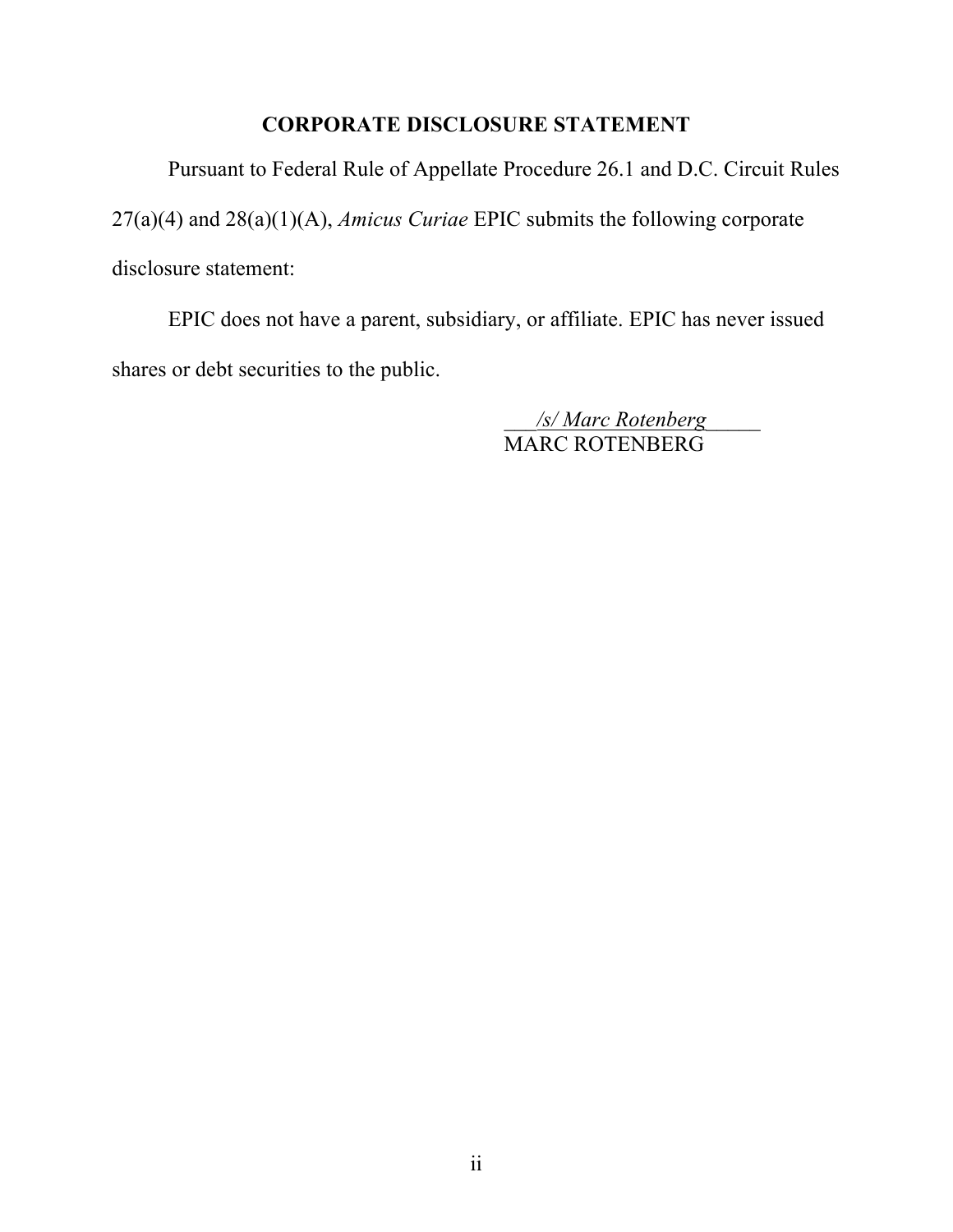# **TABLE OF CONTENTS**

|             | <b>CERTIFICATE AS TO PARTIES, RULINGS, AND RELATED CASES </b> i                                                                                              |  |
|-------------|--------------------------------------------------------------------------------------------------------------------------------------------------------------|--|
|             |                                                                                                                                                              |  |
|             |                                                                                                                                                              |  |
|             |                                                                                                                                                              |  |
|             |                                                                                                                                                              |  |
|             |                                                                                                                                                              |  |
|             |                                                                                                                                                              |  |
|             | I. Under Spokeo, plaintiffs have standing if they allege an injury-in-fact<br>fairly traceable to the defendant's conduct and redressable by a favorable     |  |
| $A_{\cdot}$ | Injury-in-fact is the concrete, particularized, and actual or<br>imminent <i>invasion</i> of the plaintiff's legally protected interests—                    |  |
| <b>B</b> .  | The <i>invasion</i> of the right must be caused by the defendant and                                                                                         |  |
|             | II. The plaintiffs in this case sufficiently alleged an injury-in-fact caused by                                                                             |  |
| A.          | Plaintiffs have properly alleged concrete, particularized, and actual                                                                                        |  |
| <b>B</b> .  | Plaintiffs have properly alleged violations of state consumer                                                                                                |  |
|             | III. The lower court erred in ignoring the deterrent role that civil litigation<br>can play in mitigating the risks posed by dangerous security practices 23 |  |
|             |                                                                                                                                                              |  |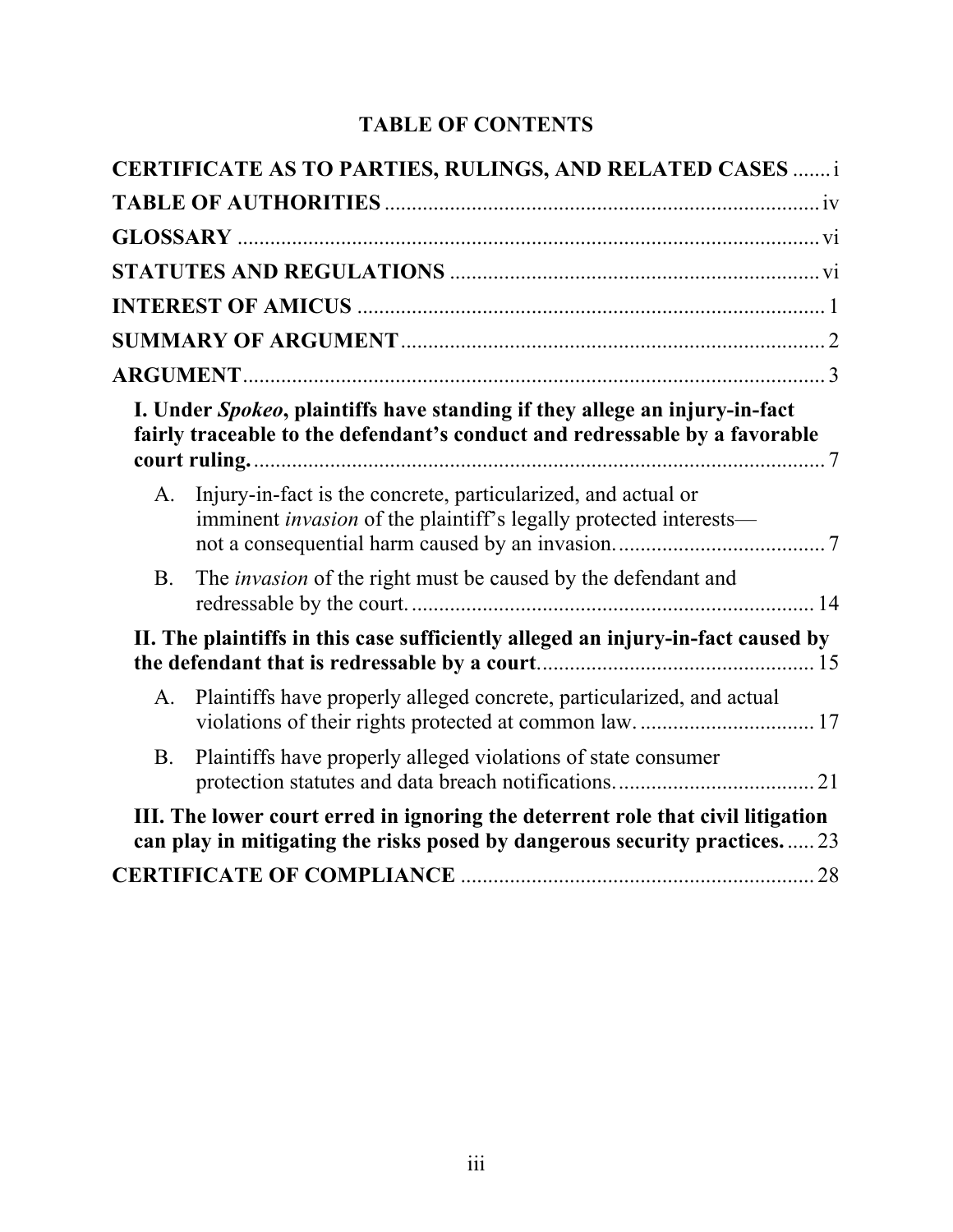# **TABLE OF AUTHORITIES1**

# **Cases**

 $\overline{a}$ 

| Case v. Miami Beach Healthcare Grp., Ltd.,                             |  |
|------------------------------------------------------------------------|--|
|                                                                        |  |
| Chambliss v. Carefirst, Inc.,                                          |  |
|                                                                        |  |
| * Clapper v. Amnesty Int'l USA,                                        |  |
|                                                                        |  |
| DaimlerChrysler Corp. v. Cuno,                                         |  |
|                                                                        |  |
| Duqum v. Scottrade, Inc.,                                              |  |
| No. 4:15-CV-1537-SPM, 2016 WL 3683001 (E.D. Mo. July 12, 2016) 6       |  |
| Hancock v. Urban Outfitters, Inc.,                                     |  |
|                                                                        |  |
| In re Google Cookie Placement Consumer Privacy Litig.,                 |  |
|                                                                        |  |
| Int'l Primate Prot. League v. Adm'rs of Tulane Educ. Fund,             |  |
|                                                                        |  |
| * Lujan v. Defs. of Wildlife,                                          |  |
|                                                                        |  |
| Lujan v. Defs. of Wildlife,                                            |  |
| 504 U.S. 555 (1992) (Kennedy, J., concurring in part and concurring in |  |
|                                                                        |  |
| Monsanto Co. v. Geertson Seed Farms,                                   |  |
|                                                                        |  |
| Moyer v. Michaels Stores, Inc.,                                        |  |
|                                                                        |  |
| Muir v. Navy Fed. Credit Union,                                        |  |
|                                                                        |  |
| Remijas v. Neiman Marcus Grp.,                                         |  |
|                                                                        |  |
| Shady Grove Orthopedic Associates, P.A. v. Allstate Ins. Co.,          |  |
|                                                                        |  |
| * Spokeo, Inc. v. Robins,                                              |  |
|                                                                        |  |
| Spokeo, Inc. v. Robins,                                                |  |
|                                                                        |  |

 $\frac{1}{1}$  Authorities upon which we chiefly rely are marked with a  $\ast$ .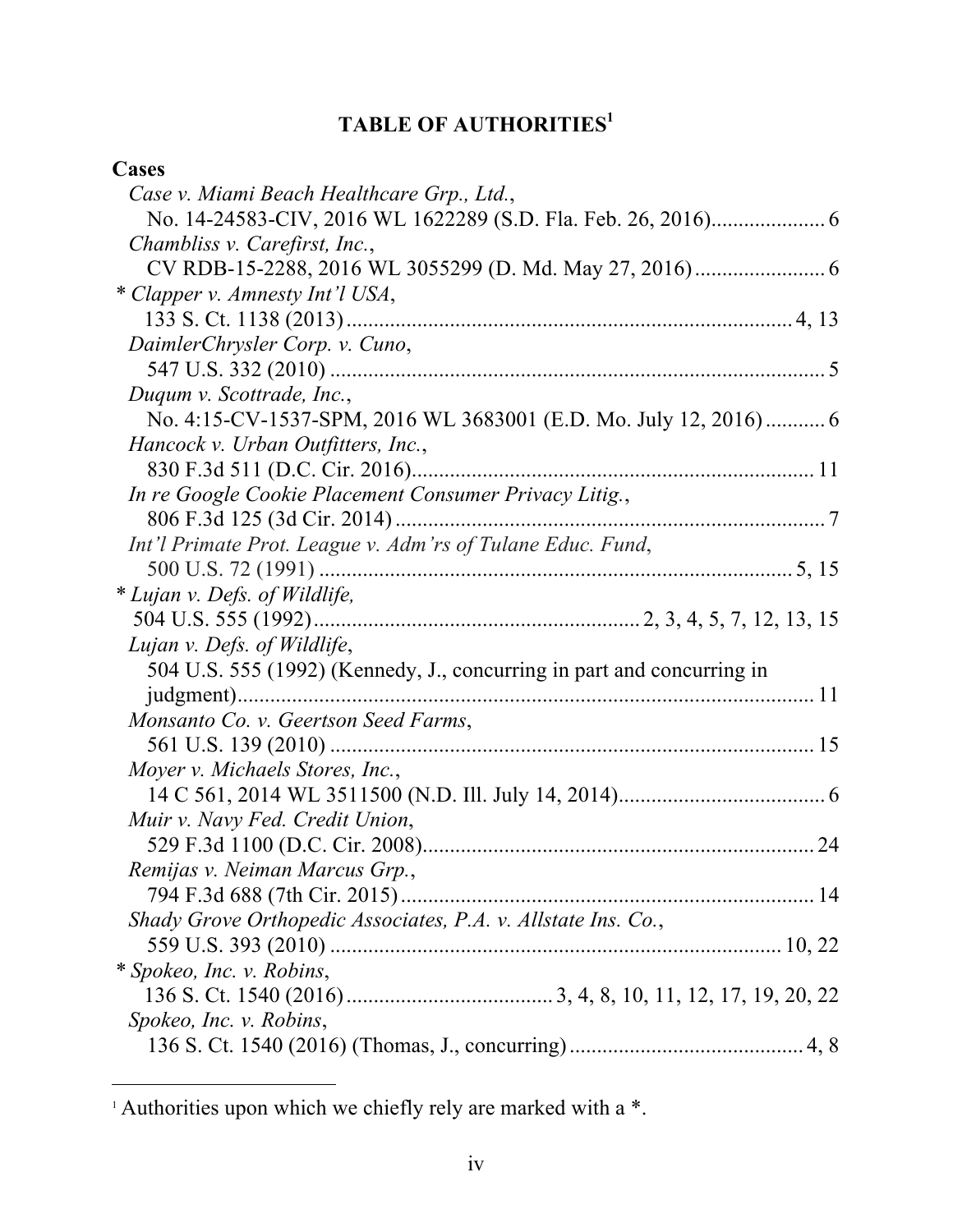| Storm v. Paytime, Inc.,                                                              |  |
|--------------------------------------------------------------------------------------|--|
|                                                                                      |  |
| Tennessee Elec. Power Co. v. Tennessee Val. Auth.,                                   |  |
|                                                                                      |  |
| * Warth v. Seldin,                                                                   |  |
|                                                                                      |  |
| Whalen v. Michael Stores Inc.,                                                       |  |
| No. 14-CV-7006 (JS)(ARL), 2015 WL 9462108 (E.D.N.Y. Dec. 28, 2015)14                 |  |
| <b>Statutes</b>                                                                      |  |
| Consumer Personal Information Security Breach Notification Act of 2006, D.C.         |  |
|                                                                                      |  |
| Telephone Consumer Protection Act of 1991, Pub. L. No. 102-243, 105 Stat. 2394       |  |
|                                                                                      |  |
| Video Privacy Protection Act of 1988, Pub. L. No. 100-618, 102 Stat. 3195            |  |
|                                                                                      |  |
| <b>Other Authorities</b>                                                             |  |
|                                                                                      |  |
| Adam Tanner,                                                                         |  |
| Never Give Stores Your ZIP Code. Here's Why, Forbes (June 19, 2013)  11              |  |
| Allen & Rotenberg,                                                                   |  |
|                                                                                      |  |
|                                                                                      |  |
| Danielle K. Citron,                                                                  |  |
| Reservoirs of Danger: the Evolution of Public and Private Law at the                 |  |
| Dawn of the Information Age, 80 Southern Cal. L. Rev. 241 (2007) 25                  |  |
| John Salmond, <i>Jurisprudence</i> (Glanville L. Williams ed., 10th ed. 1947) 10, 23 |  |
| Richard A. Posner,                                                                   |  |
|                                                                                      |  |
| Shaunacy Ferro, What Your Zip Code Says About You,                                   |  |
|                                                                                      |  |
|                                                                                      |  |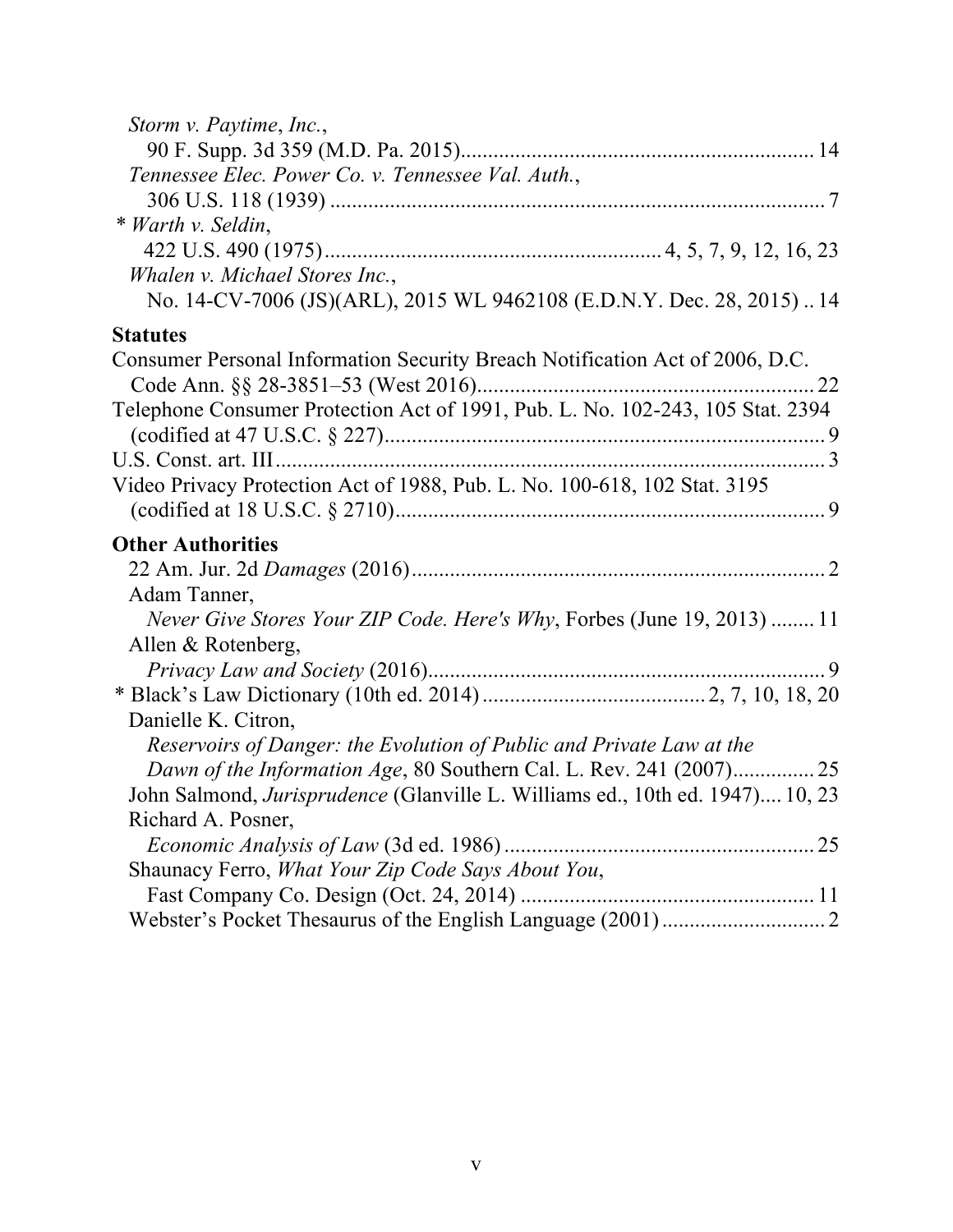# **GLOSSARY**

| EPIC         | <b>Electronic Privacy Information Center</b>        |
|--------------|-----------------------------------------------------|
| <b>HIPAA</b> | Health Insurance Portability and Accountability Act |
| <b>PHI</b>   | Personal health information                         |
| PH           | Personally identifiable information                 |

# **STATUTES AND REGULATIONS**

All applicable statutes, etc., are contained in the Brief for Appellants.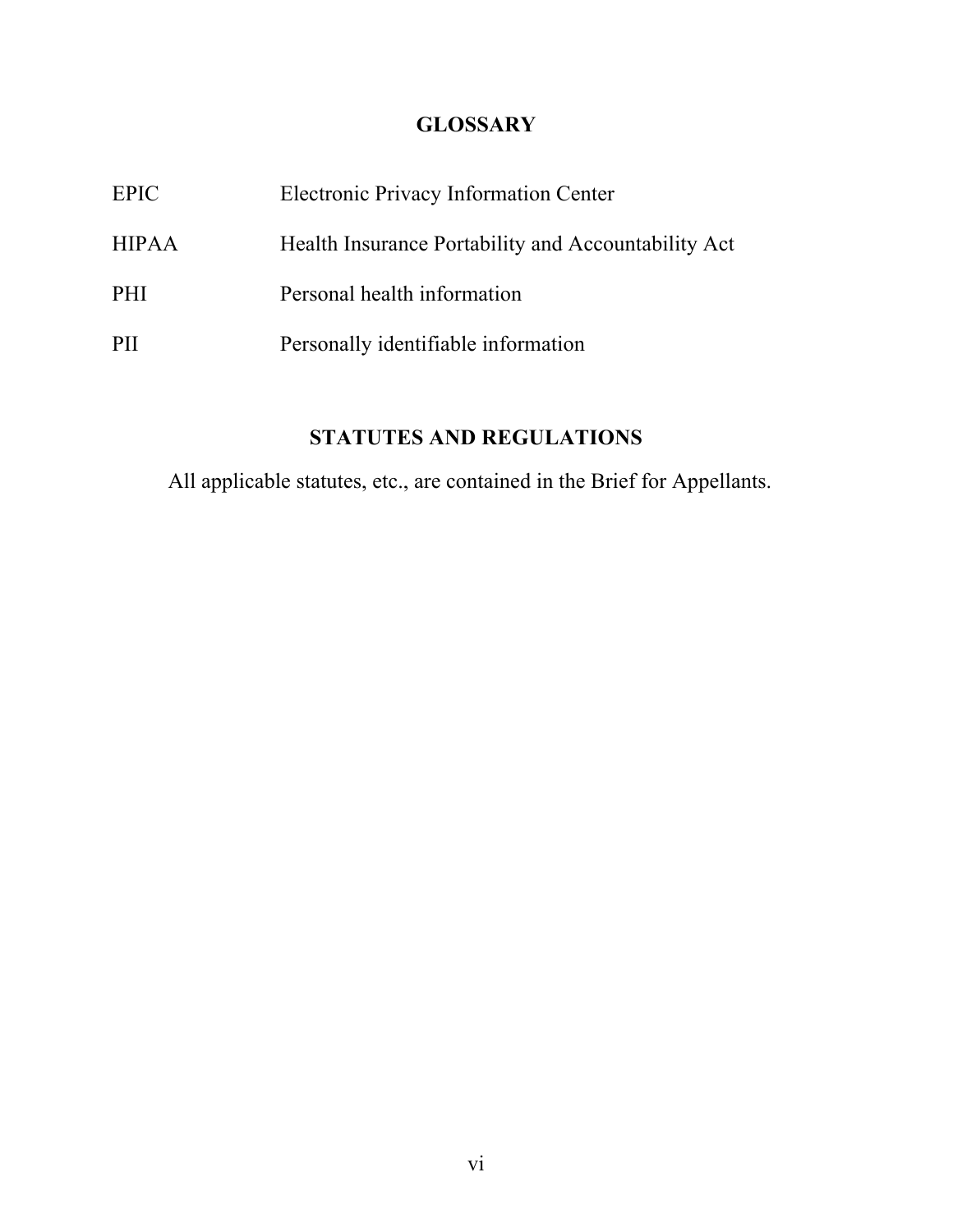# **INTEREST OF AMICUS**<sup>2</sup>

The Electronic Privacy Information Center ("EPIC")<sup>3</sup> is a public interest research center in Washington, D.C. EPIC was established in 1994 to focus public attention on emerging civil liberties issues and to protect privacy, the First Amendment, and other constitutional values.

EPIC frequently participates as *amicus curiae* in state and federal cases involving questions of consumer privacy and federal jurisdiction. *See* Mot. for Leave to File Amicus Br.

EPIC has a particular interest in this case because it is one of the first data breach cases to be considered at the appellate level following the Supreme Court's decision in *Spokeo v. Robins*, 136 S. Ct. 1540 (2016). Given the growing risk to American consumers of data breach, identity theft, and financial fraud, EPIC has a strong interest in defending the ability of consumers to seek legal redress. If a company fails to comply with its obligation to safeguard personal data that it chooses to collect and store, consumers should be able to seek redress. Requiring consumers to demonstrate consequential harm to establish standing is not only a

 $\overline{a}$ 

 $2 \text{ In accordance with Rule 29, the undersigned states that no monetary}$ contributions were made for the preparation or submission of this brief, and counsel for a party did not author this brief, in whole or in part.

<sup>&</sup>lt;sup>3</sup> EPIC Appellate Advocacy Fellow John Davisson participated in the preparation of this brief.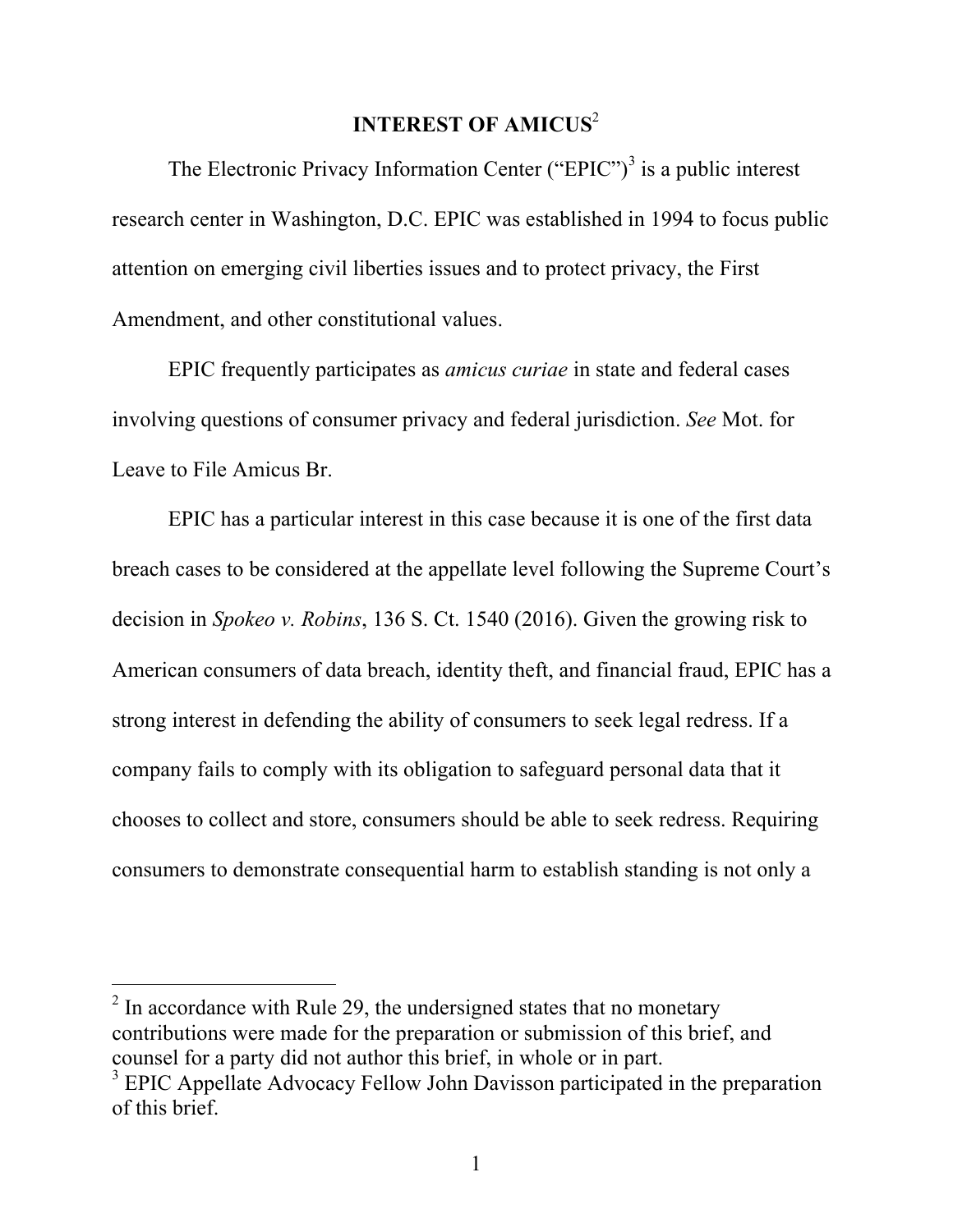fundamental misunderstanding of *Spokeo*, it runs contrary to decades of wellestablished precedent.

### **SUMMARY OF ARGUMENT**

"Injury is the illegal invasion of a legal right; damage is the loss, hurt, or harm that results from the injury." 22 Am. Jur. 2d *Damages* § 2 (2016). Despite this clear and important distinction, courts across the United States routinely conflate injury-in-fact and consequential harm in the analysis of standing. This occurs frequently in privacy cases, where many defendants have exploited this semantic trick to avoid consideration of the plaintiffs' claims on the merits.<sup>4</sup> Not only is the analysis wrong as a matter of law, the conflation has led to increasing confusion about the necessary requirements to bring a lawsuit in federal court. Paradoxically, plaintiffs' standing claims in privacy cases are stronger than in many other cases precisely because the defendants have chosen to gather the plaintiffs' personal data, establishing a clear nexus between the parties that was absent in *Lujan*.

 $\overline{a}$ 

 $<sup>4</sup>$  In common English, the terms "injury" and "harm" are considered synonyms.</sup> Webster's Pocket Thesaurus of the English Language 134 (2001). However, in the legal analysis of standing, the terms are clearly distinguishable. A legal injury is the "violation of another's legal right, for which the law provides a remedy." *Injury*, Black's Law Dictionary (10th ed. 2014). Harm, by contrast, is "material or tangible detriment." *Harm*, *id.*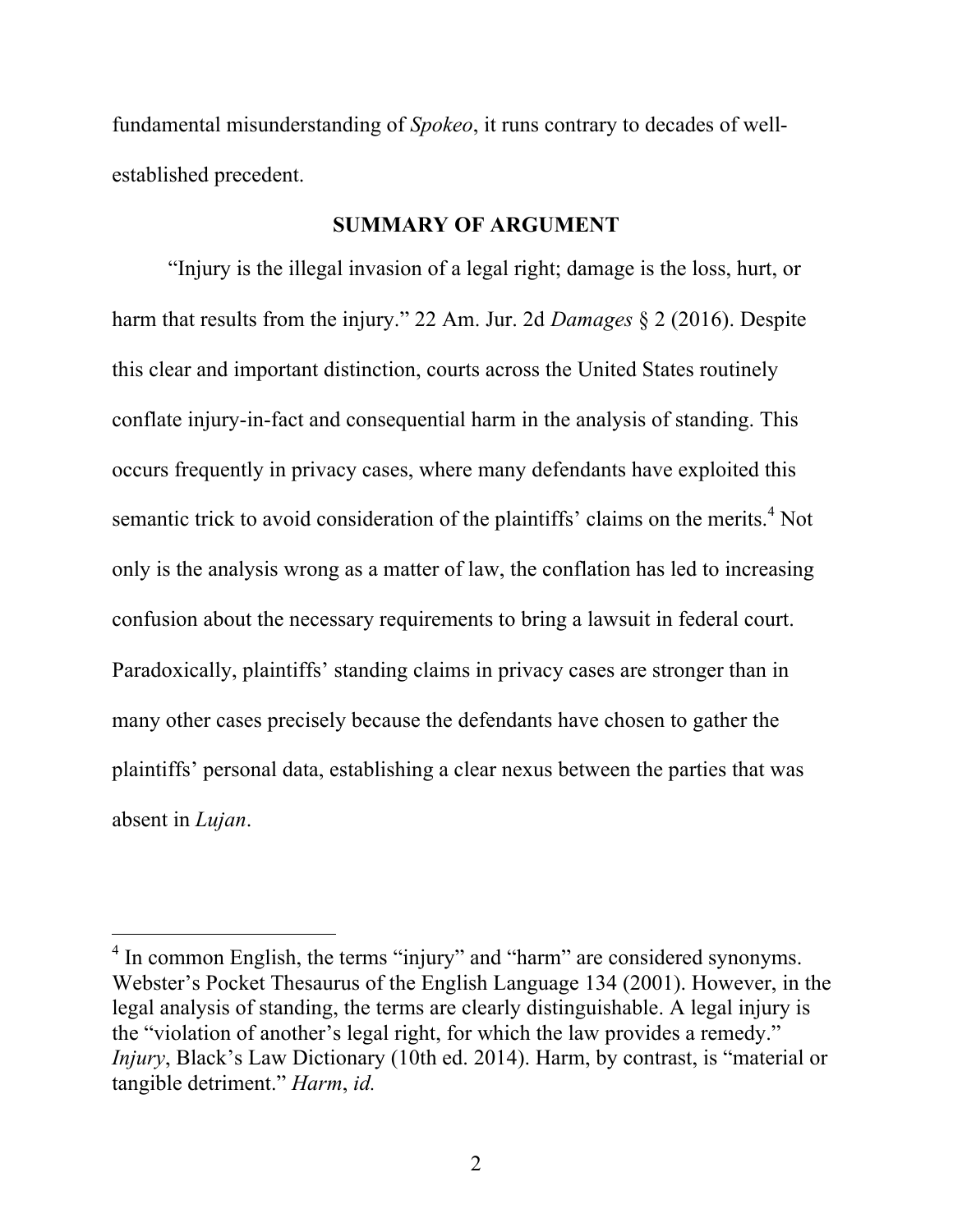Article III requires only that a plaintiff allege injury-in-fact—an actual or imminent *invasion* of her legally protected interest that is "concrete and particularized"—tied to defendant's conduct, and redressable by the court. In data breach cases, customers seeking redress can satisfy the standing requirement by alleging violations of acts of Congress, state laws, and common law duties. These laws impose obligations on companies that choose to collect and store customer data. When a company violates its customers' statutory or common law rights by failing to protect their data or failing to inform them of a data breach, the company invades their customers' legally protected interests, causing injury-in-fact—*legal injury*. If the injury is tied to the company's conduct and redressable by the court, then the plaintiffs have standing to proceed on their claims.

#### **ARGUMENT**

Article III grants the federal courts "judicial power" over "cases" and "controversies." U.S. Const. art. III § 2. The Supreme Court has interpreted this to embody the "fundamental" principle that "federal-court jurisdiction" is limited "to actual cases or controversies." *Spokeo, Inc. v. Robins*, 136 S. Ct. 1540, 1547 (2016). To effectuate this principle, the Court established the standing doctrine with its "injury-in-fact" requirement. *Id*. The standing doctrine helps ensure that in actions against the government, plaintiffs satisfy the Article III requirement. *See, e.g*., *Lujan v. Def's of Wildlife,* 504 U.S. 555 (1992). But standing was never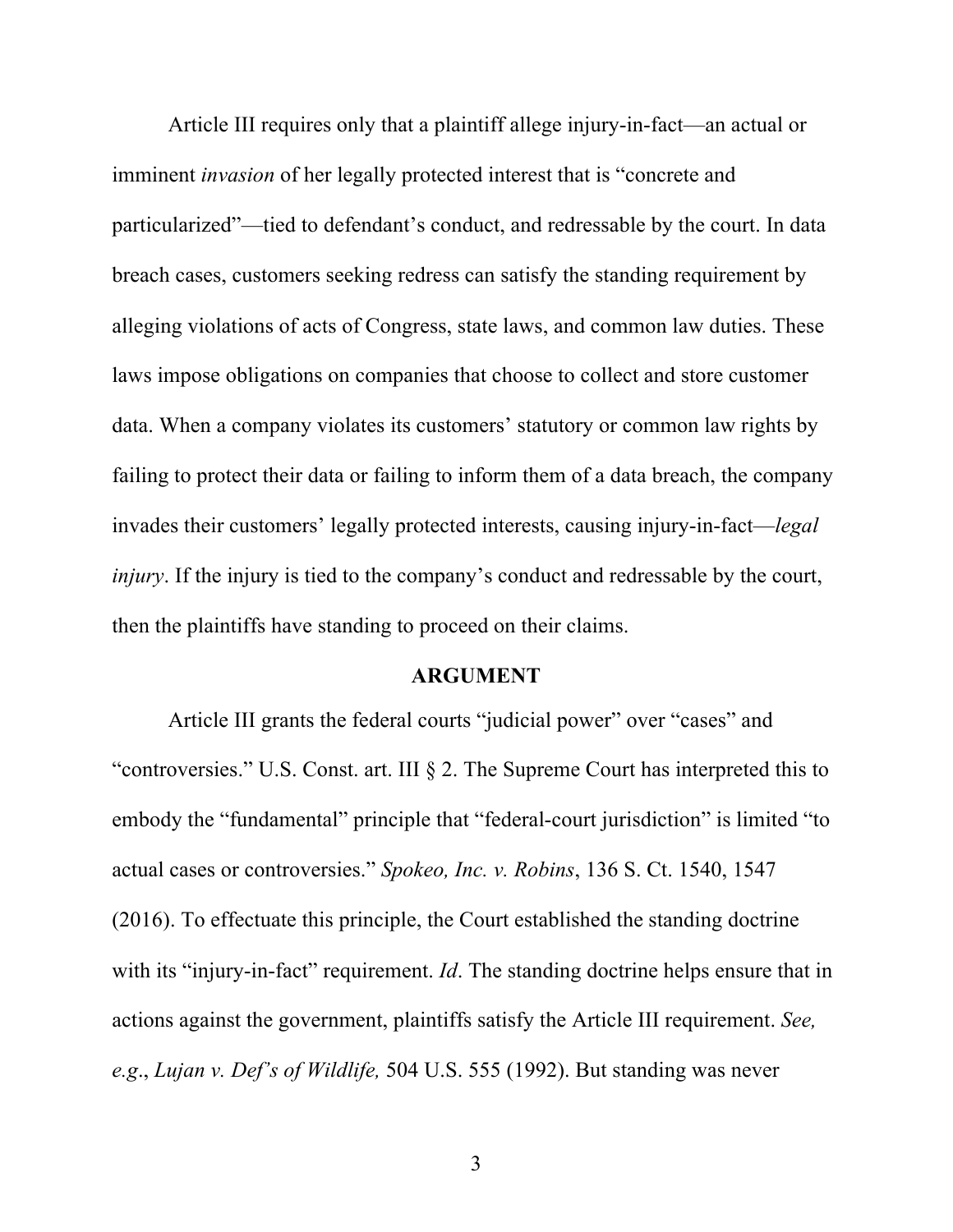understood to limit the ability of private plaintiffs to seek redress against private defendants for otherwise-valid claims arising under federal law or for state and common law claims under ancillary or diversity jurisdiction. *See Spokeo*, 136 S. Ct. at 1550–52 (Thomas, J., concurring) ("In a suit for the violation of a private right, courts historically presumed that the plaintiff suffered a *de facto* injury merely from having his personal, legal rights invaded.").

Standing serves "to prevent the judicial process from being used to usurp the powers of the political branches," *Clapper v. Amnesty Int'l USA*, 133 S. Ct. 1138, 1146 (2013), and "confines the federal courts to a properly judicial role," *Spokeo*, 136 S. Ct. at 1547. Standing also ensures the plaintiff has "such a personal stake in the outcome of the controversy as to warrant his invocation of federal-court jurisdiction." *Warth v. Seldin*, 422 U.S. 490, 498 (1975) (internal quotation marks omitted). In the case of a dispute between two private parties, the concern about judicial usurpation of legislative functions diminishes. Standing merely requires the plaintiff to successfully allege that the defendant's conduct violated her right. This guarantees that both parties have a sufficient stake in the outcome of the case and ensures that there is a genuine controversy.

In order to show standing, a plaintiff must establish that she has (1) suffered an injury-in-fact, (2) that is fairly traceable to the challenged conduct of the defendant, and (3) is likely to be redressed by a favorable judicial decision. *Lujan*,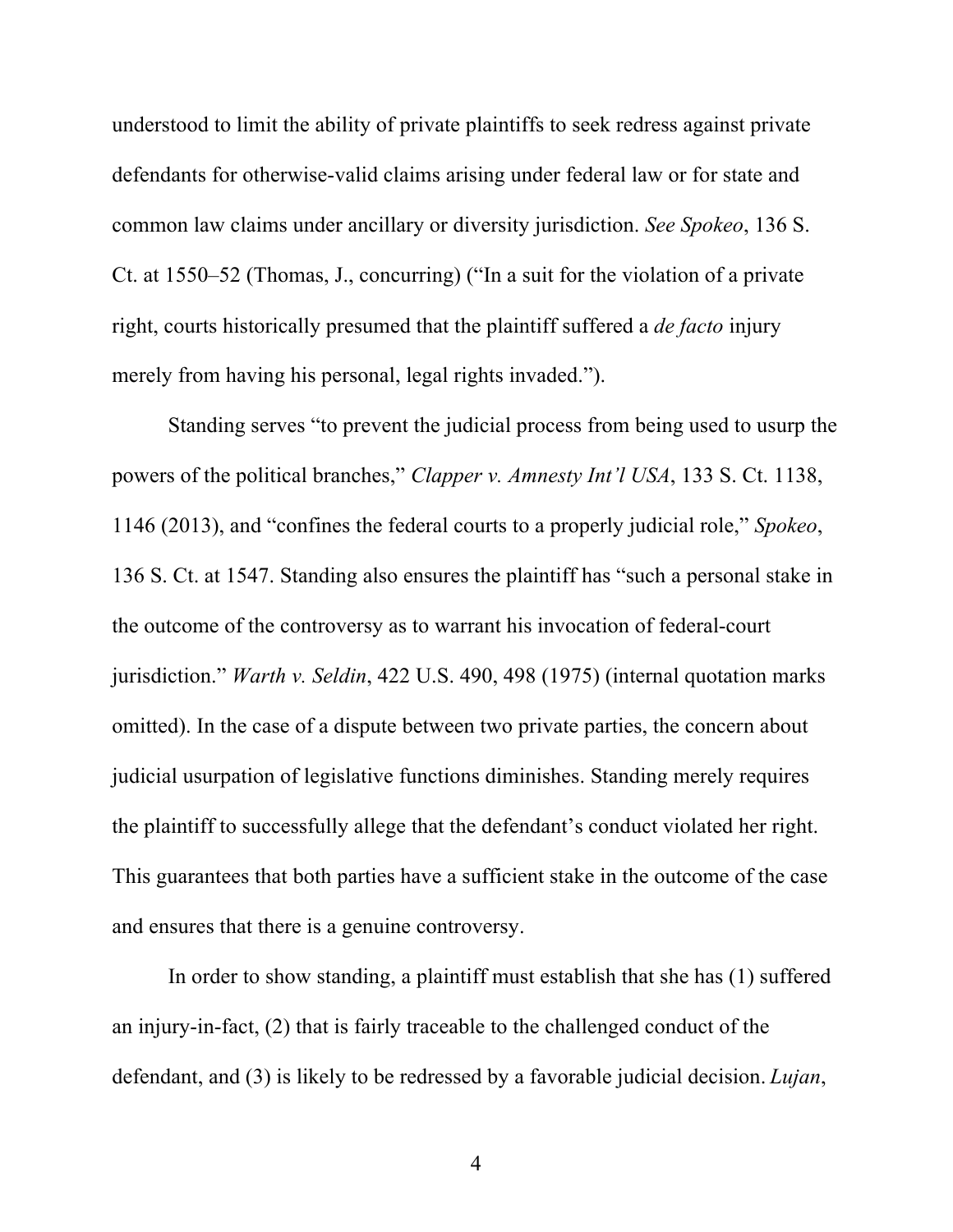504 U.S. at 560–61. The plaintiff bears the burden of establishing standing "with the manner and degree of evidence required at the successive stages of the litigation." *Id*. at 561.

During the pleading stage, clearly alleged factual claims of a violation of the plaintiff's legally protected interest suffice, since on a motion to dismiss "both the trial and reviewing courts must accept as true all material allegations of the complaint, and must construe the complaint in favor of the complaining party." *Warth*, 422 U.S. at 501. "[S]tanding in no way depends on the merits of the plaintiff's contention." *Id.* at 500. Courts must find standing to hear each alleged claim. *Int'l Primate Prot. League v. Adm'rs of Tulane Educ. Fund*, 500 U.S. 72, 77 (1991) ("[T]he standing inquiry requires careful judicial examination of a complaint's allegations to ascertain whether the particular plaintiff is entitled to an adjudication *of the particular claims asserted*." (emphasis in original) (internal quotation marks omitted)), *superseded by statute on other grounds*, Federal Courts Improvement Act of 1996, Pub. L. No. 104-317, 110 Stat. 3847; *DaimlerChrysler Corp. v. Cuno*, 547 U.S. 332, 352 (2010) (declining to extend supplemental jurisdiction "over a claim that does not itself satisfy those elements of the Article III inquiry, such as constitutional standing").

In this case, plaintiffs have alleged breach of express and implied contract, negligence, fraud, negligence *per se*, unjust enrichment, breach of the duty of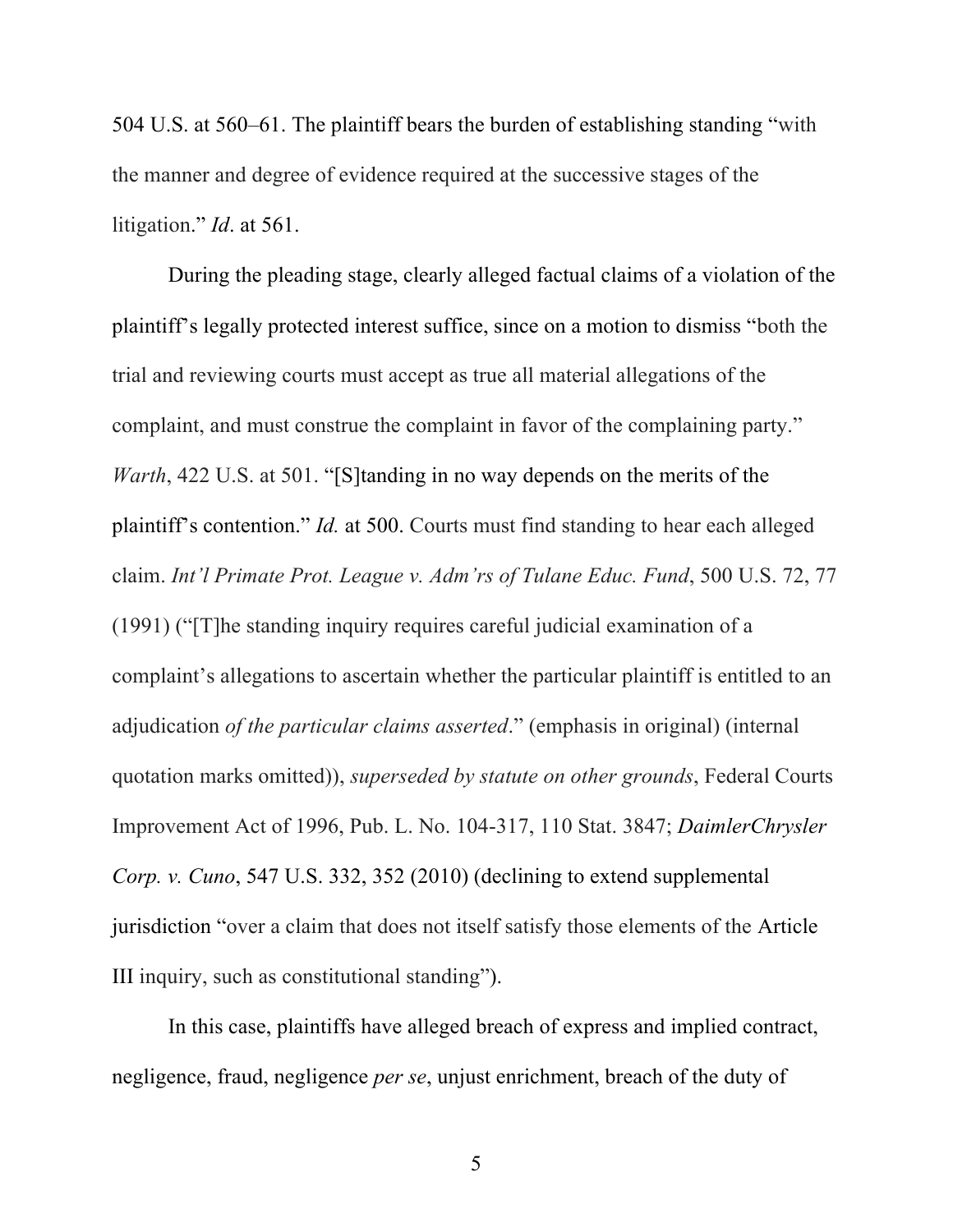confidentiality, constructive fraud, and violation of four consumer and data breach statutes. Second Am. Compl. ¶¶ 64–154 (July 20, 2015). Here, the actual or imminent element is satisfied because plaintiffs allege that the defendants have already violated their legally protected interests; this is not an "imminent injury" case. Therefore plaintiffs need only establish that there has been a "concrete and particularized" invasion of these legally protected interests.

The lower court failed entirely to conduct the proper standing analysis, as explained in the Supreme Court's recent decision in *Spokeo*, and the decision below must be vacated.<sup>5</sup>

 $\overline{a}$ 

 $<sup>5</sup>$  The lower court is not alone in its mistake. In fact, many lower courts have</sup> recently made the mistake of conflating Article III legal injury with harm. *E.g.*, *Duqum v. Scottrade, Inc.*, No. 15-1537, 2016 WL 3683001, at \*8 (E.D. Mo. July 12, 2016) ("Here, Plaintiffs do not allege any facts demonstrating that they *suffered any damages* or injury due to a loss of privacy or breach of confidentiality." (emphasis added)); *Chambliss v. Carefirst, Inc.*, No. 15-2288, 2016 WL 3055299, at \*3 (D. Md. May 27, 2016) (analyzing whether plaintiffs have injury-in-fact based on alleged consequential harms, i.e., damages); *Case v. Miami Beach Healthcare Grp., Ltd.*, No. 14-24583, 2016 WL 1622289, at \*3 (S.D. Fla. Feb. 26, 2016) (dismissing a data breach claim for lack of standing because the plaintiff "d[id] not claim that this information was actually misused, or that the unauthorized disclosure of her sensitive information caused her any type of harm, economic or otherwise"); *Moyer v. Michaels Stores, Inc.*, No. 14-561, 2014 WL 3511500, at \*4 (N.D. Ill. July 14, 2014) (finding the plaintiffs had suffered injuryin-fact based on alleged damages).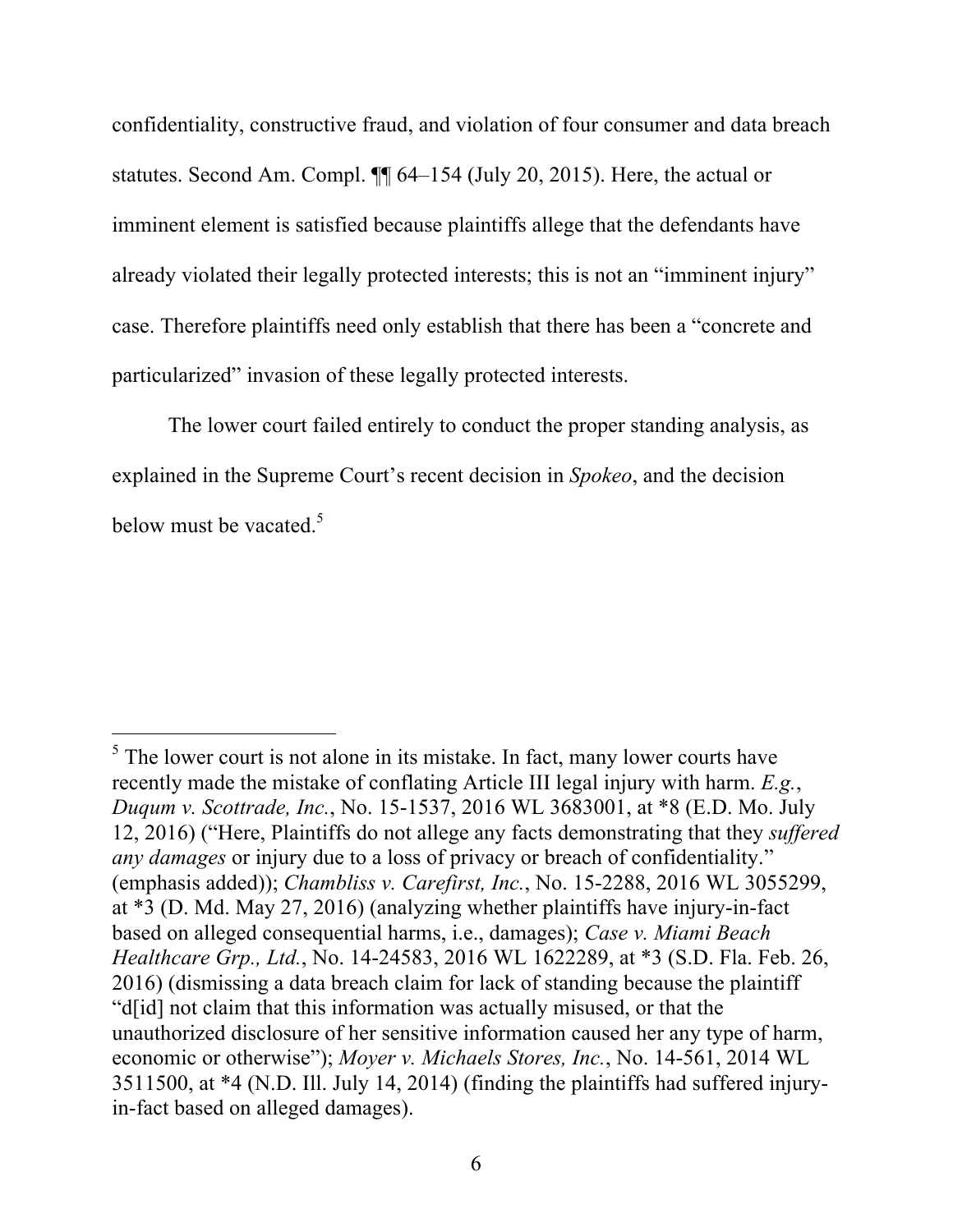**I. Under** *Spokeo***, plaintiffs have standing if they allege an injury-in-fact fairly traceable to the defendant's conduct and redressable by a favorable court ruling.**

## **A. Injury-in-fact is the concrete, particularized, and actual or imminent**  *invasion* **of the plaintiff's legally protected interests—not a consequential harm caused by an invasion.**

Injury-in-fact, *legal injury*, requires the plaintiff to suffer an "invasion of a legally protected interest" that is (1) "concrete and particularized" and (2) "actual or imminent, not conjectural or hypothetical." *Lujan*, 504 U.S. at 560. When the law protects an interest, the law grants the owner of that interest a right. A right is a "legally enforceable claim that another will do or will not do a given act." *Right*, Black's Law Dictionary. "[C]reated or recognized by law," *id.*, rights are granted through common law, statutory law, and constitutional law. *Tennessee Elec. Power Co. v. Tennessee Val. Auth.*, 306 U.S. 118, 137 (1939) ("[T]he right invaded is a legal right,—one of property, one arising out of contract, one protected against tortious invasion, or one founded on a statute which confers a privilege.").

The invasion of a right, i.e., a "legal injury," is distinct from the "disadvantage that may flow from" the invasion. *Warth*, 422 U.S. at 503 n.13; *see, e.g.*, *In re Google Cookie Placement Consumer Privacy Litig.*, 806 F.3d 125, 134 (3d Cir. 2014), *cert. denied sub nom. Gourley v. Google, Inc.*, 137 S. Ct. 36 (2016) (finding that injury-in-fact "does not demand that a plaintiff suffer any particular type of harm to have standing"). "[O]ur contemporary decisions have not required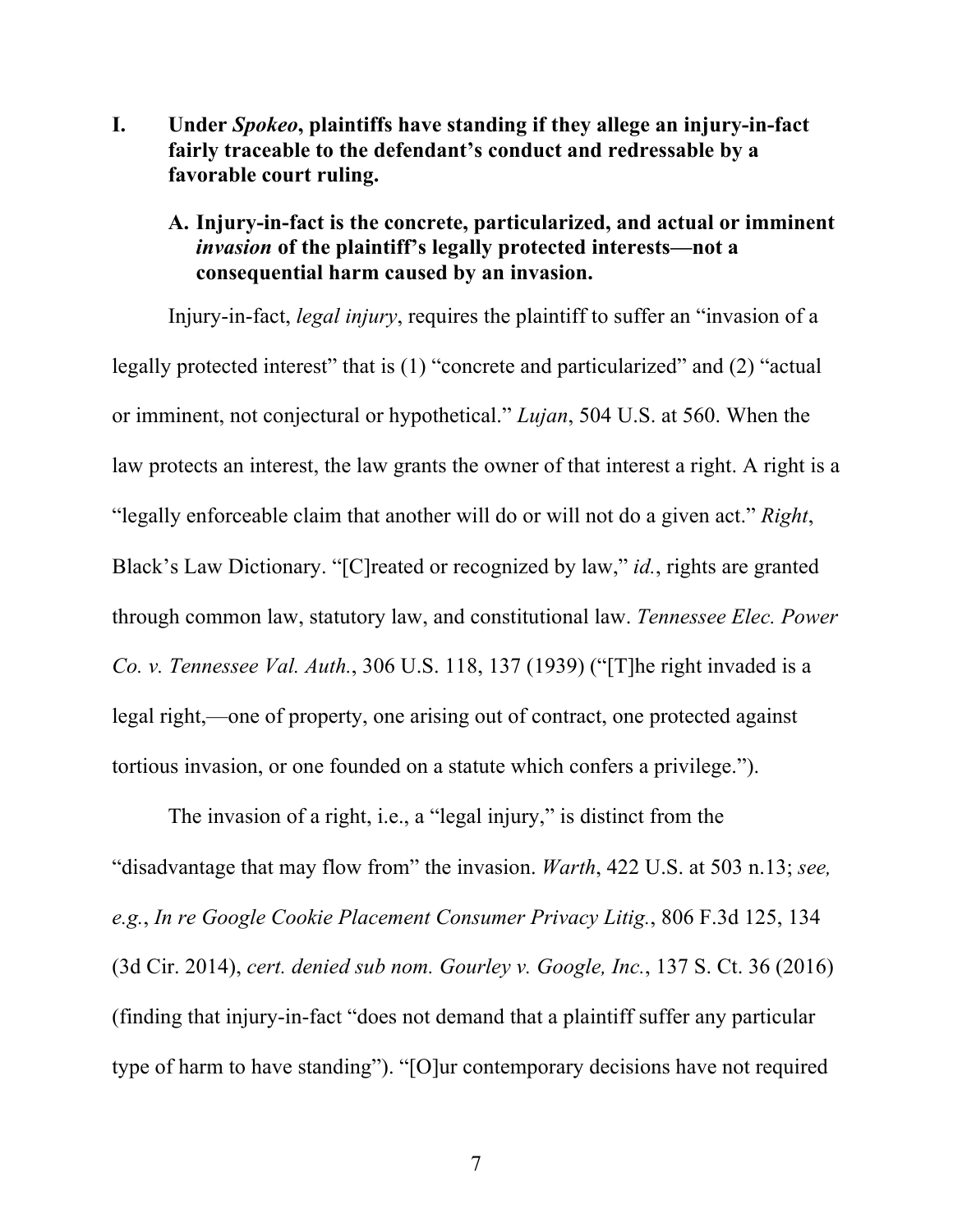a plaintiff to assert an actual injury beyond the violation of his personal legal rights to satisfy the 'injury-in-fact' requirement." *Spokeo*, 136 S. Ct. at 1552 (Thomas, J., concurring).

### **i. The** *invasion* **of a right must be concrete.**

As the Court explained in *Spokeo*, there are two ways to show that an intangible injury is concrete. First, an intangible legal injury can be concrete if it "has a close relationship to a harm that has traditionally been regarded as providing a basis for a lawsuit in English or American courts." *Id.* at 1549 (using "harm" to refer to the invasion of the plaintiff's legal right). Second, a statute can elevate "concrete, *de facto* injuries that were previously inadequate at law" to the "status of legally cognizable injuries." *Id.* (internal quotation marks omitted).

As the Court recognized in *Spokeo*, legislatures have the power to create legal rights, the violation of which confers standing. *"*Congress has the power to define injuries and articulate chains of causation that will give rise to a case or controversy where none existed before." *Id.* (internal quotation marks omitted). Justice Thomas stated the rule directly in concurrence: "Congress can create new private rights and authorize private plaintiffs to sue based simply on the violation of those private rights." *Id*. at 1553 (Thomas, J., concurring). As the Court recognized more than four decades ago, "Congress may create a statutory right or entitlement the alleged deprivation of which can confer standing to sue even where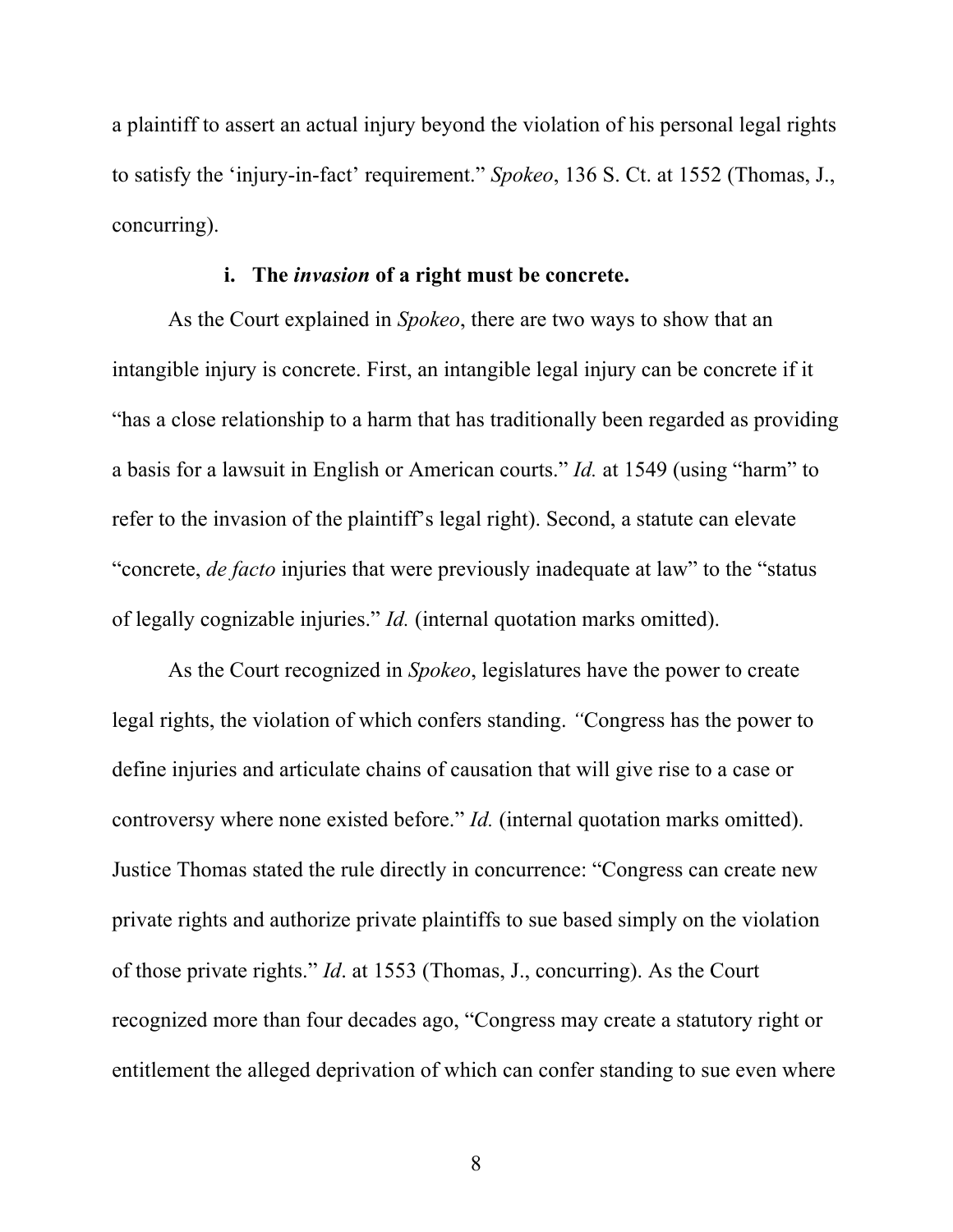the plaintiff would have suffered no judicially cognizable injury in the absence of statute." *Warth*, 422 U.S. at 514.

Rights established by legislatures are substantive, and are therefore concrete. Indeed, privacy laws protect substantive rights. For example, Congress enacted the Video Privacy Protection Act of 1988, which prevents video tape service providers from disclosing personally identifiable information about their customers, in order "to preserve personal privacy with respect to the rental, purchase, or delivery of video tapes or similar audio visual materials." Pub. L. No. 100-618, 102 Stat. 3195 (codified at 18 U.S.C. § 2710). Congress enacted the Telephone Consumer Protection Act of 1991 because banning nonconsensual "automated or prerecorded telephone calls" was the "only effective means of protecting telephone consumers" from the resulting "nuisance and privacy invasion." Pub. L. No. 102-243, § 2(12), 105 Stat. 2394, 2394–95 (codified at 47 U.S.C. § 227). Federal and state privacy statutes are based on an interconnecting framework of rights and responsibilities, known as "Fair Information Practices," and provide substantive protections against the misuse of personal data. *See* Allen & Rotenberg, *Privacy Law and Society* 760– 64 (2016).

Substantive law "creates, defines, and regulates the rights, duties, and powers of parties," while procedural law is "rules that prescribe the steps for having a right or duty judicially enforced." *Substantive Law*, Black's Law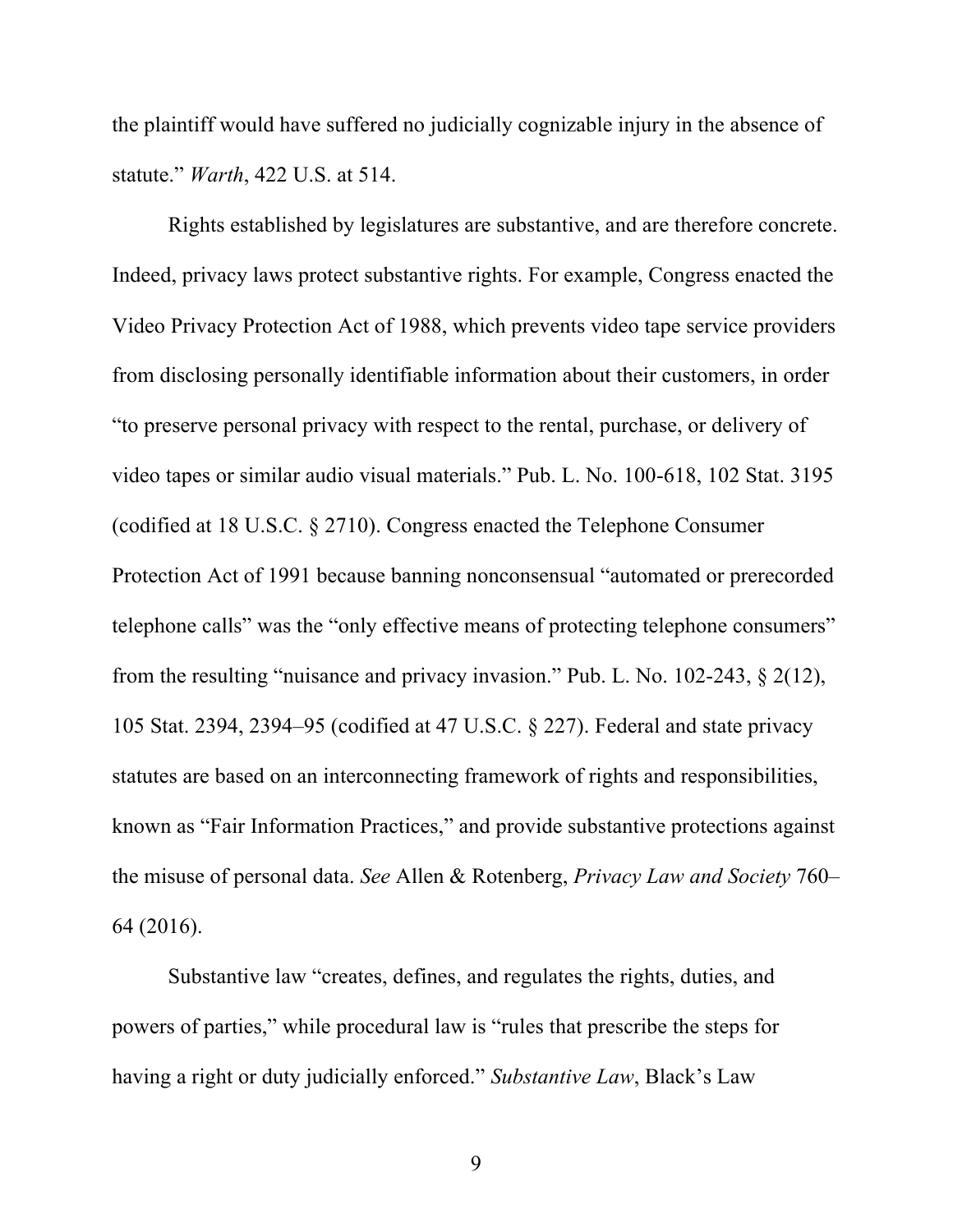Dictionary; *Procedural Law*, Black's Law Dictionary. In other words, "substantive law defines the remedy and the right, while the law of procedure defines the modes

and conditions of the application of the one to the other." John Salmond,

*Jurisprudence* 476 (Glanville L. Williams ed., 10th ed. 1947); *see Shady Grove* 

*Orthopedic Associates, P.A. v. Allstate Ins. Co.*, 559 U.S. 393, 407 (2010) (stating

that procedural rights govern "only the manners and the means by which the

litigants' rights are enforced").

But the Court in *Spokeo* made clear that a violation of procedural rights also

creates legal standing. Writing for the Court, Justice Alito said:

Just as the common law permitted suit in such instances, the violation of a procedural right granted by statute can be sufficient in some circumstances to constitute injury in fact. In other words, a plaintiff in such a case need not allege any *additional* harm beyond the one Congress has identified. See *Federal Election Comm'n* v. *Akins*, 524 U.S. 11, 20–25 (1998) (confirming that a group of voters' "inability to obtain information" that Congress had decided to make public is a sufficient injury in fact to satisfy Article III); *Public Citizen* v. *Department of Justice*, 491 U. S. 440, 449 (1989) (holding that two advocacy organizations' failure to obtain information subject to disclosure under the Federal Advisory Committee Act "constitutes a sufficiently distinct injury to provide standing to sue").

*Spokeo*, 136 S. Ct. at 1549 (emphasis in original).

Only a "bare procedural violation, divorced from any concrete harm" fails to

confer standing. *Spokeo*, 136 S. Ct. at 1549. Courts should not presume to second-

guess complex laws which establish a legally protected interest. Legislators have

likely undertaken extensive fact finding prior to the enactment of a public law and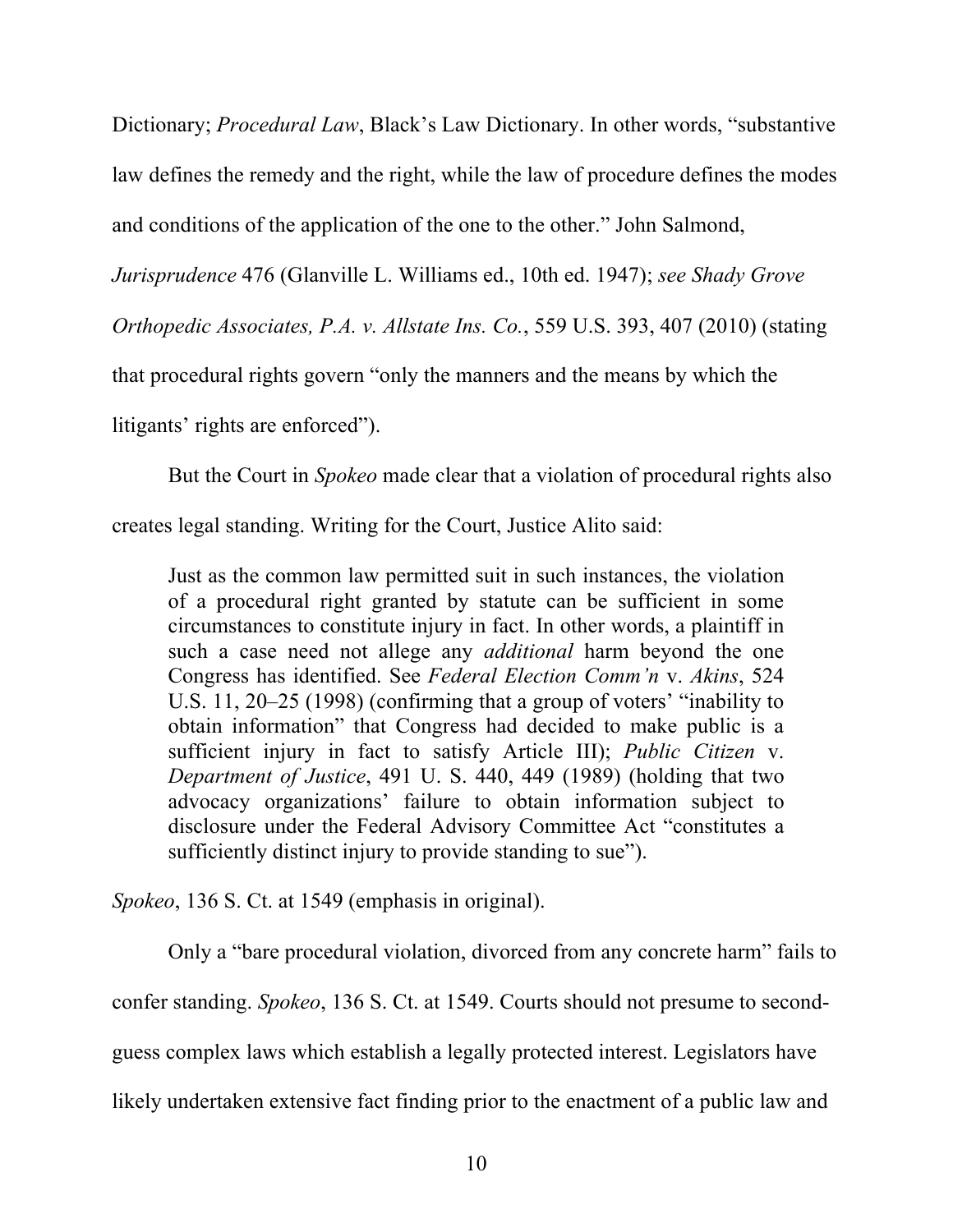the provisions, when read together, may confer greater significance than when read in isolation. *See Lujan* , 504 U.S. at 580 (Kennedy, J., concurring in part and concurring in judgment) ("As Government programs and policies become more complex and far reaching, we must be sensitive to the articulation of new rights of action.").

Even in *Spokeo* the Court was careful in its discussion of what may constitute a "bare procedural violation." *Spokeo*, 136 S. Ct. at 1550; *cf. Hancock v. Urban Outfitters, Inc.*, 830 F.3d 511, 514–15 (D.C. Cir. 2016) (dismissing a complaint consisting of a "naked assertion" of a violation without any allegations concerning the concrete interests that the law was enacted to protect).

The Court was correct to add the qualifier "without more." A zip code is routinely used to establish identity, confirm a credit card payment, withdraw money from an ATM machine, and create profiles with legal consequences. *See, e.g.*, Shaunacy Ferro, *What Your Zip Code Says About You*, Fast Company Co. Design (Oct. 24, 2014); <sup>6</sup> Adam Tanner, *Never Give Stores Your ZIP Code. Here's*  Why, Forbes (June 19, 2013).<sup>7</sup> The Court added in a footnote "We express no view about any other types of false information that may merit similar treatment. We leave that issue for the Ninth Circuit to consider on remand." *Spokeo*, 136 S. Ct. at

 $\overline{a}$ 

<sup>6</sup> http://www.fastcodesign.com/3037550/infographic-of-the-day/what-your-zipcode-says-about-you.

<sup>7</sup> http://www.forbes.com/sites/adamtanner/2013/06/19/theres-a-billion-reasons-notto-give-stores-your-zip-code-ever/#3cfe08514e33.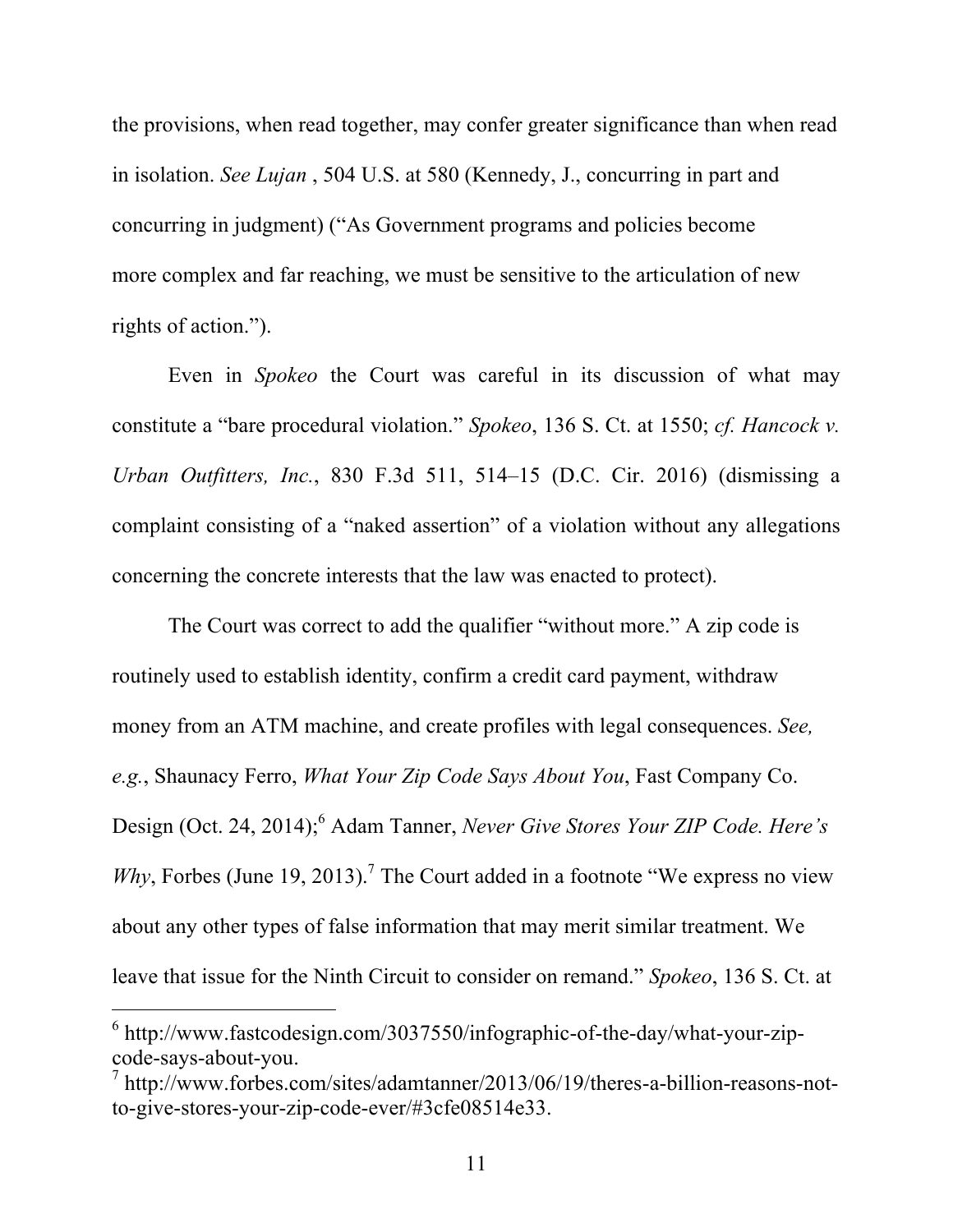1550 n.8. The caution is well advised. In laws that seek to protect the collection and use of personal data, any false or aggregable information about the individual or may produce concrete harms.

## **ii. The** *invasion* **of a right must be particularized to the plaintiff.**

The particularity requirement of the injury-in-fact test is easily met in privacy cases that involve the purposeful collection and use of the plaintiff's personal data by the defendant. Under the particularity requirement, the injury must "affect the plaintiff in a personal and individual way," where the plaintiff is "among the injured." *Lujan*, 504 U.S. at 560 n.1, 563 (internal quotation marks omitted); *see also Warth*, 422 U.S. at 501 ("[P]laintiff still must allege a distinct and palpable injury to himself, even if it is an injury shared by a large class of other possible litigants.").

If the violated right belongs to the plaintiff, the invasion is particularized, even if the invasion is also suffered by "a large number of people." *Spokeo*, 136 S. Ct. at 1548 n.7 (noting that even though "victims' injuries from a mass tort" are "widely shared," they still give rise to particularized injuries). If, however, the violated right is "possessed by every citizen," such as the "right . . . to require that the Government be administered according to law," then the injury is a general grievance that does not by itself give rise to standing. *Lujan*, 504 U.S. at 574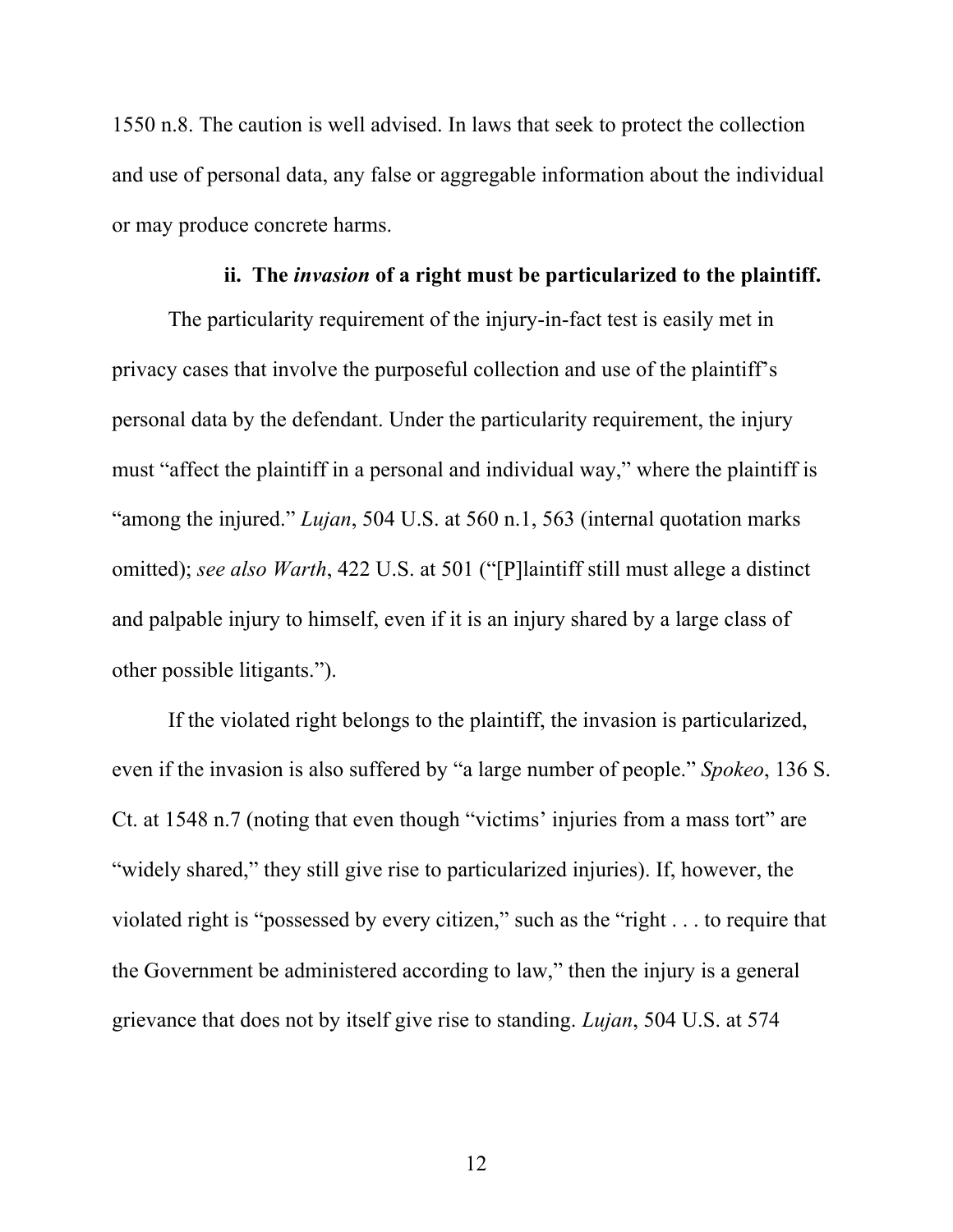(internal quotation marks omitted); *see generally id.* at 573–77 (discussing generalized grievances).

#### **iii. The** *invasion* **of the right must be actual or imminent.**

In addition to being concrete and particularized, the violation of a right must finally be actual or imminent. That is, the defendant's alleged conduct must have already violated or will imminently violate the plaintiff's right. An "imminent" violation of a right has not yet occurred, but must be "*certainly* impending." *Clapper*, 133 S. Ct. at 1147 (emphasis in original) (internal quotation marks omitted). In *Clapper*, the plaintiffs sought injunctive relief to prevent future government surveillance, but failed to establish that a violation of their legally protected interest had actually occurred or was certainly impending. The Court found that they had failed to allege that the *violation* of their Fourth Amendment *rights* was certainly impending: "[R]espondents lack Article III standing because they cannot demonstrate that the future *injury* they purportedly fear is certainly impending." *Clapper*, 133 S. Ct. at 1155 (emphasis added).

Unlike in *Clapper*, most statutory and common law privacy cases, such as this data breach case, are brought *after* the alleged violation of plaintiff's legally protected interest has occurred. Cases grounded in the violation of a federal law, a state law, or a common law right, involve *actual*, not *imminent*, injury claims. The Court's analysis in *Clapper* is entirely irrelevant to actual injury claims.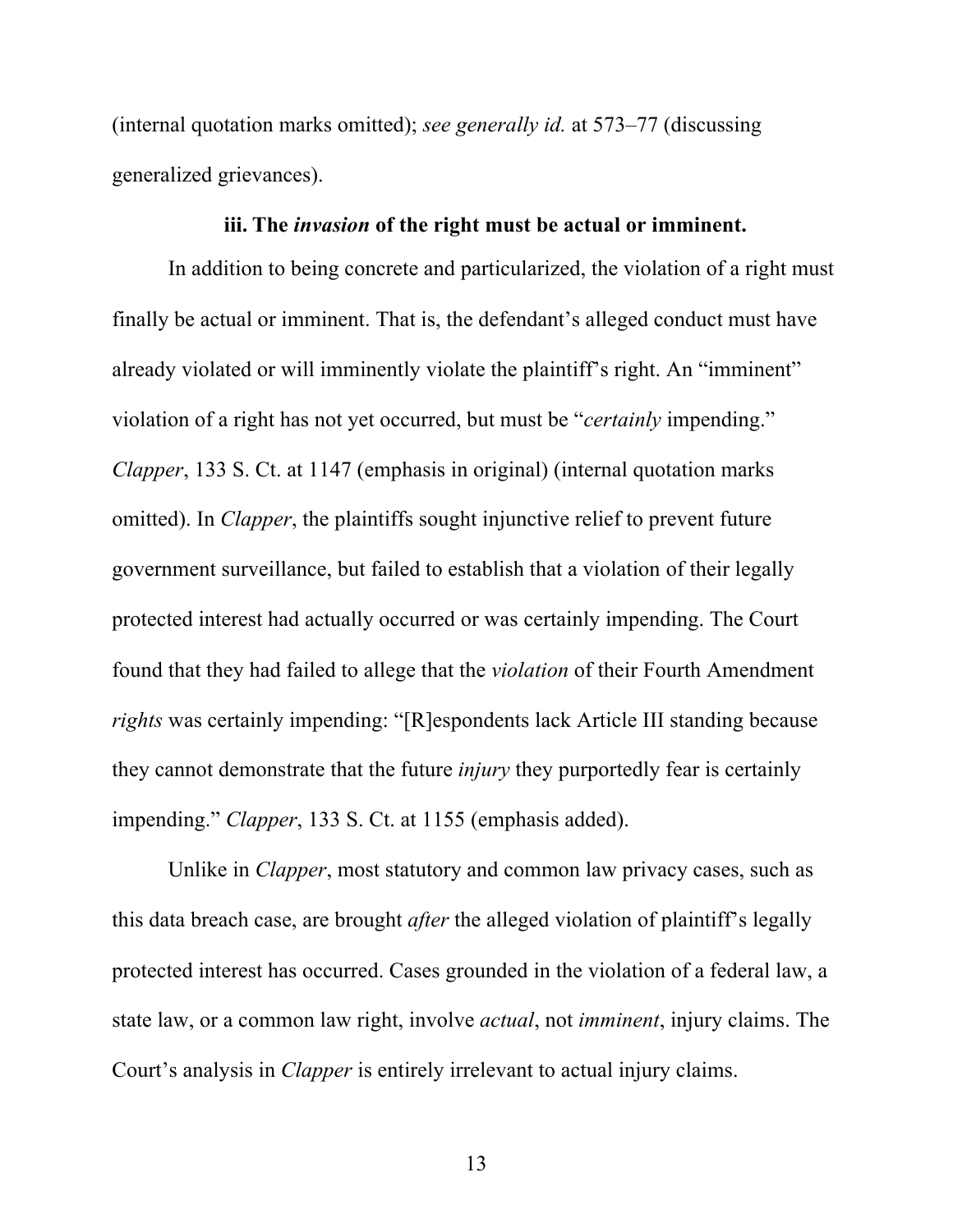Yet the lower court and several other courts have, incorrectly, analyzed whether the *consequential harms* caused by a data breach are "certainly impending" under *Clapper*. *See, e.g.*, *Remijas v. Neiman Marcus Grp.*, 794 F.3d 688, 692 (7th Cir. 2015) (stating that standing turns on whether plaintiffs' allegations of a risk of future identity theft and financial fraud "satisfy *Clapper's* requirement that injury either already have occurred or be 'certainly impending.'"); *Storm v. Paytime*, *Inc.*, 90 F. Supp. 3d 359, 365 (M.D. Pa. 2015) (concluding that it must "dismiss data breach cases for lack of standing unless plaintiffs allege actual misuse of the hacked data or specifically allege how such misuse is certainly impending"); *Whalen v. Michael Stores Inc.*, No. 14-7006, 2015 WL 9462108, at \*5 (E.D.N.Y. Dec. 28, 2015) (finding that a risk of identity theft or fraud is not "certainly impending or based on a substantial risk that the harm will occur" (internal quotation marks omitted)).

This not only conflates injury with harm, it also simultaneously conflates the actual injury standard with the imminent injury standard. Decisions that apply a "certainly impending harm" standard have no basis in Article III or the Supreme Court's jurisprudence.

## **B. The** *invasion* **of the right must be caused by the defendant and redressable by the court.**

Once a plaintiff has established an injury-in-fact, she needs only to show that the defendant caused the invasion of her rights, and that the court is able to remedy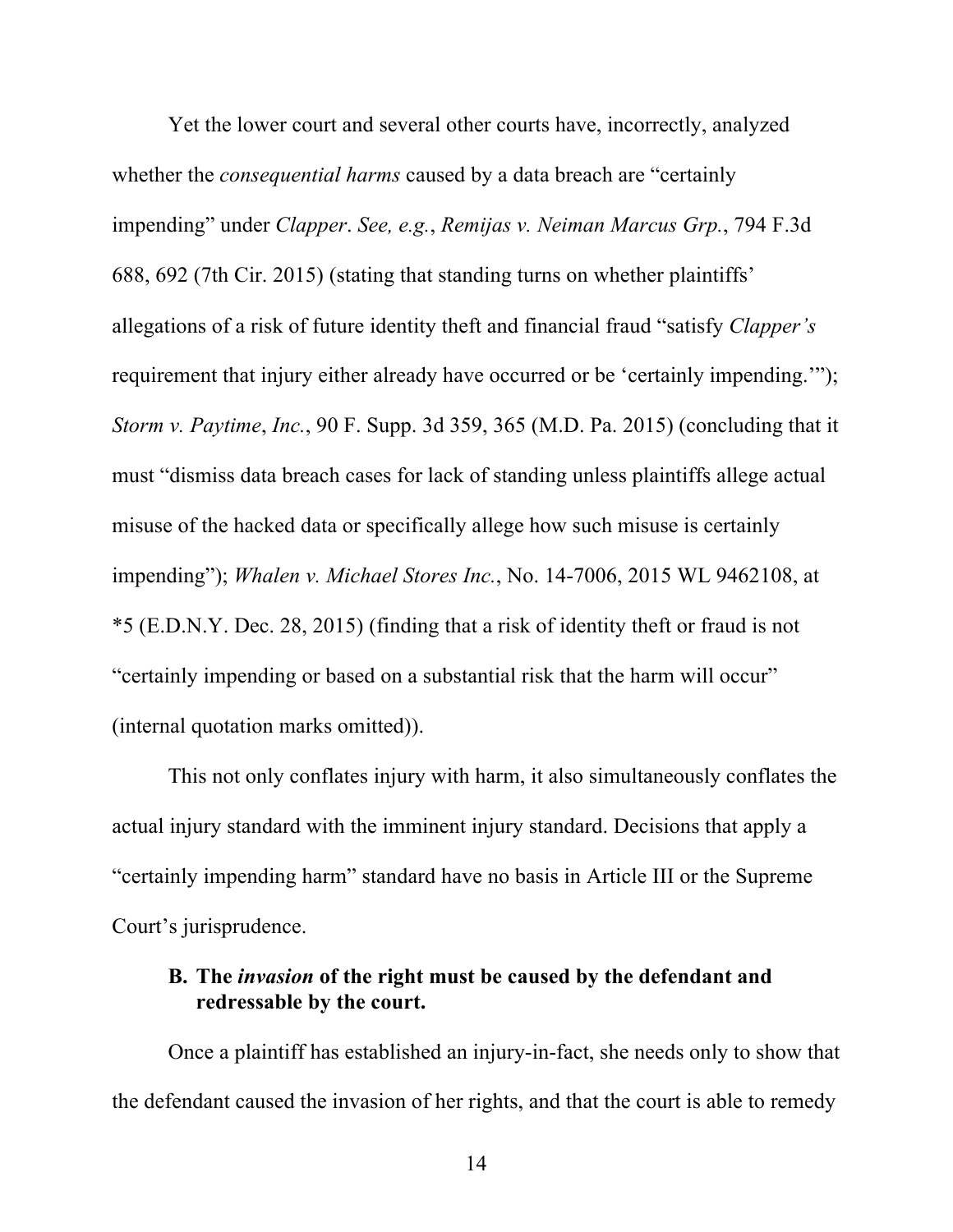the invasion. These requirements are easily satisfied in privacy cases, in which defendants have typically collected or used personal data in violation of a legal right.

The causation requirement is satisfied if the invasion of the plaintiff's legally protected interest is "fairly traceable" to the defendant's conduct. *Lujan*, 504 U.S. at 560 (internal quotation marks omitted); *see also Monsanto Co. v. Geertson Seed Farms*, 561 U.S. 139, 149 (2010) ("Standing under Article III of the Constitution requires that an injury be concrete, particularized, and actual or imminent; fairly traceable to the challenged action; and redressable by a favorable ruling.").

The redressability requirement is satisfied if a favorable decision from the court would likely remedy the plaintiff's injury. *Lujan*, 504 U.S. at 561–62 ("[T]here is ordinarily little question that the action or inaction has caused [plaintiff's] injury, and that a judgment preventing or requiring the action will redress it.").

## **II. The plaintiffs in this case sufficiently alleged an injury-in-fact caused by the defendant that is redressable by a court.**

In this case, the Court must establish standing for each of the "specific common-law, statutory, or constitutional claims that a party presents." *Int'l Primate Prot.*, 500 U.S. at 77. During pleadings, the Court must assume all material allegations of the complaint are true and construe the complaint in favor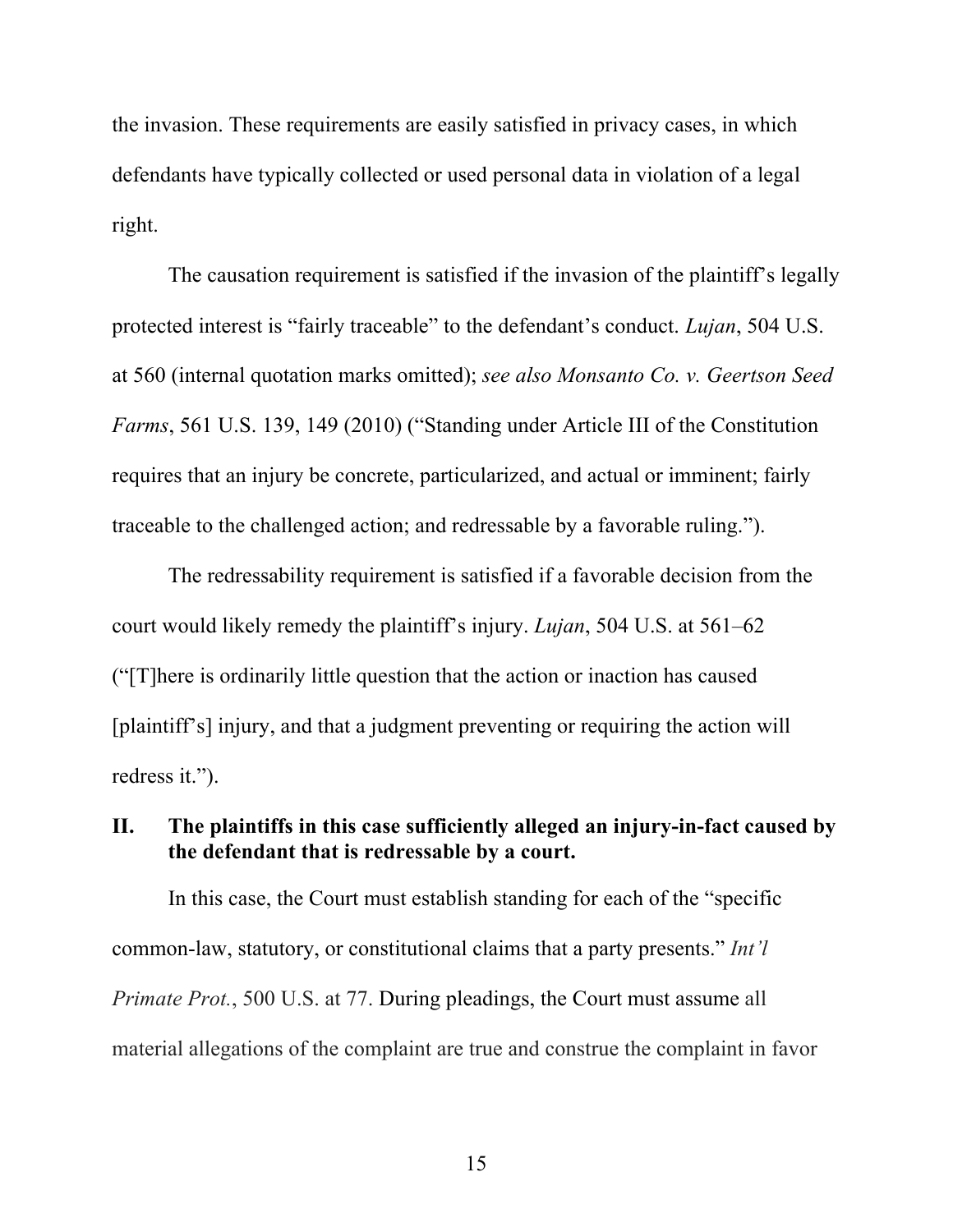of the complaining party. *Warth*, 422 U.S. at 501. "[S]tanding in no way depends on the merits of the plaintiff's contention." *Id.* at 500.

Unfortunately, the lower court did not do this. Instead, the court confused consequential harm with the legal injury required for standing, and incorrectly decided the motion based on whether the plaintiffs would suffer harms in the future. Mem. Op. 4–12 (Aug. 8, 2016). The court analyzed, for example, mitigation costs, "actual identity theft," and diminishment in the value of plaintiffs' personally identifiable information ("PII"). *Id.* In other words, the lower court mistakenly analyzed whether the plaintiffs had alleged *actual damages*—a question relevant only when evaluating a motion to dismiss for failure to state a claim, and then only if the claim requires a showing of actual damages.

A proper review of the plaintiffs' claims shows that they alleged the necessary elements to confer standing under Article III in accordance with the Court's recent decision in *Spokeo*. The claims are concrete, particularized, and actual violations of their legally protected interests, which they allege were caused by the defendants, and are redressable by a favorable Court ruling.

The plaintiffs allege eleven causes of action:

- (i) breach of express and implied contract;
- (ii) negligence;
- (iii) violation of the District of Columbia Consumer Protection Act;
- (iv) violation of the District of Columbia Consumer Personal Information Security Breach Notification Act;
- (v) violation of the Maryland Consumer Protection Act;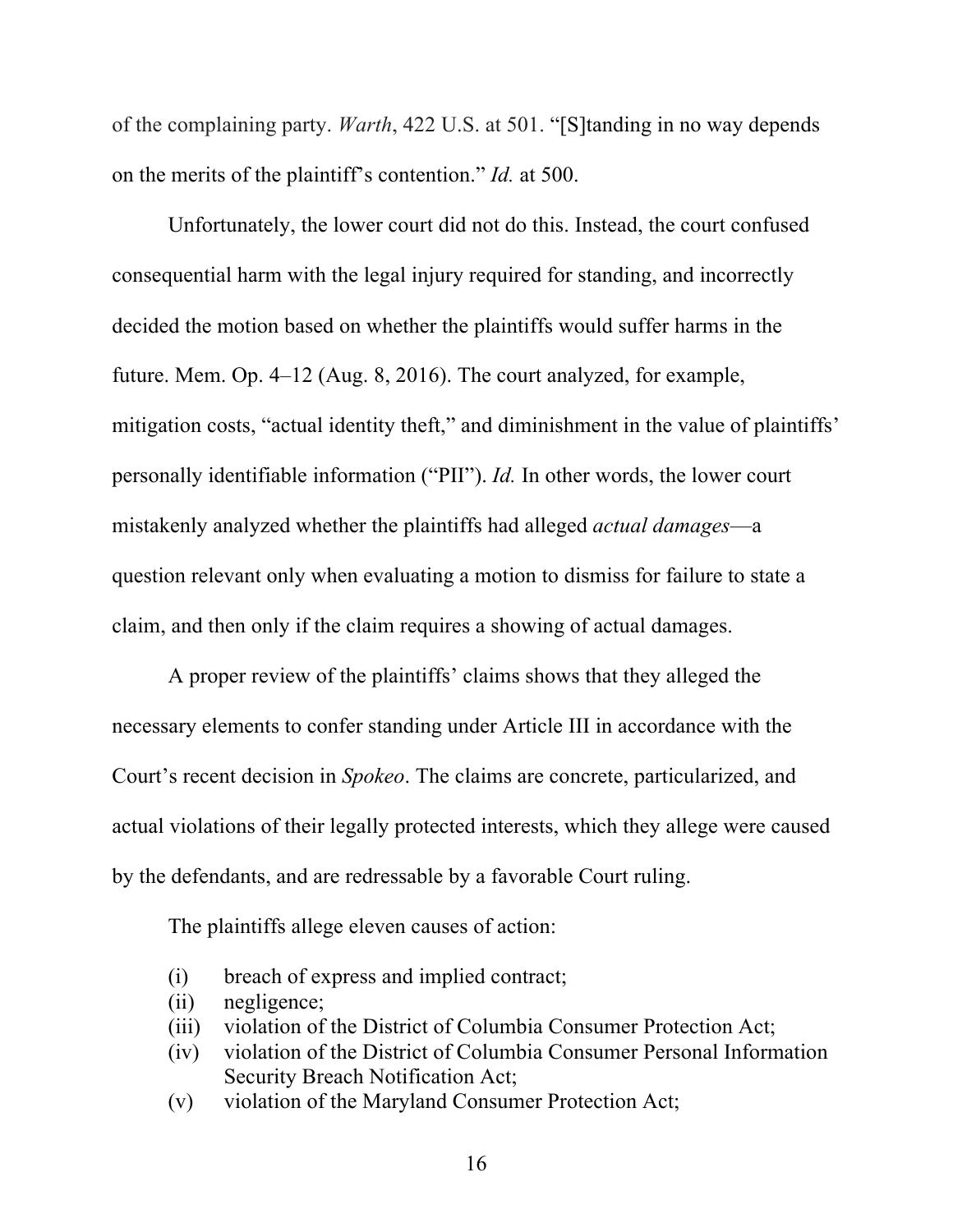- (vi) violation of the Virginia Consumer Protection Act;
- (vii) fraud;
- (viii) negligence *per se*;
- (ix) unjust enrichment;
- (x) breach of the duty of confidentiality; and
- (xi) constructive fraud.

Second Am. Compl. ¶¶ 96–159.

## **A. Plaintiffs have properly alleged concrete, particularized, and actual violations of their rights protected at common law.**

In the case at hand, plaintiffs have alleged seven violations of their common

law rights: violations of their contract rights (breach of express and implied contract and unjust enrichment), and violations of their tort rights (negligence fraud, negligence *per se*, breach of the duty of confidentiality, and constructive fraud). Common law violations have "traditionally been regarded as providing a basis for a lawsuit in English or American courts." *Spokeo*, 136 S. Ct. at 1549. This section will analyze two of these violations—breach of express and implied contract and negligence—to illustrate how the concreteness analysis under the standing doctrine would be analyzed based on the Court's holding in *Spokeo*.

# **i. Plaintiffs have standing for their breach of express and implied contract claim.**

Plaintiffs allege that defendants breached an express and implied contract between the parties. Second Am. Compl. ¶¶ 64–75 ("Defendants did not safeguard Plaintiffs' health information and Sensitive Information and did not encrypt all personal information that Plaintiffs provided to Defendants, therefore, Defendants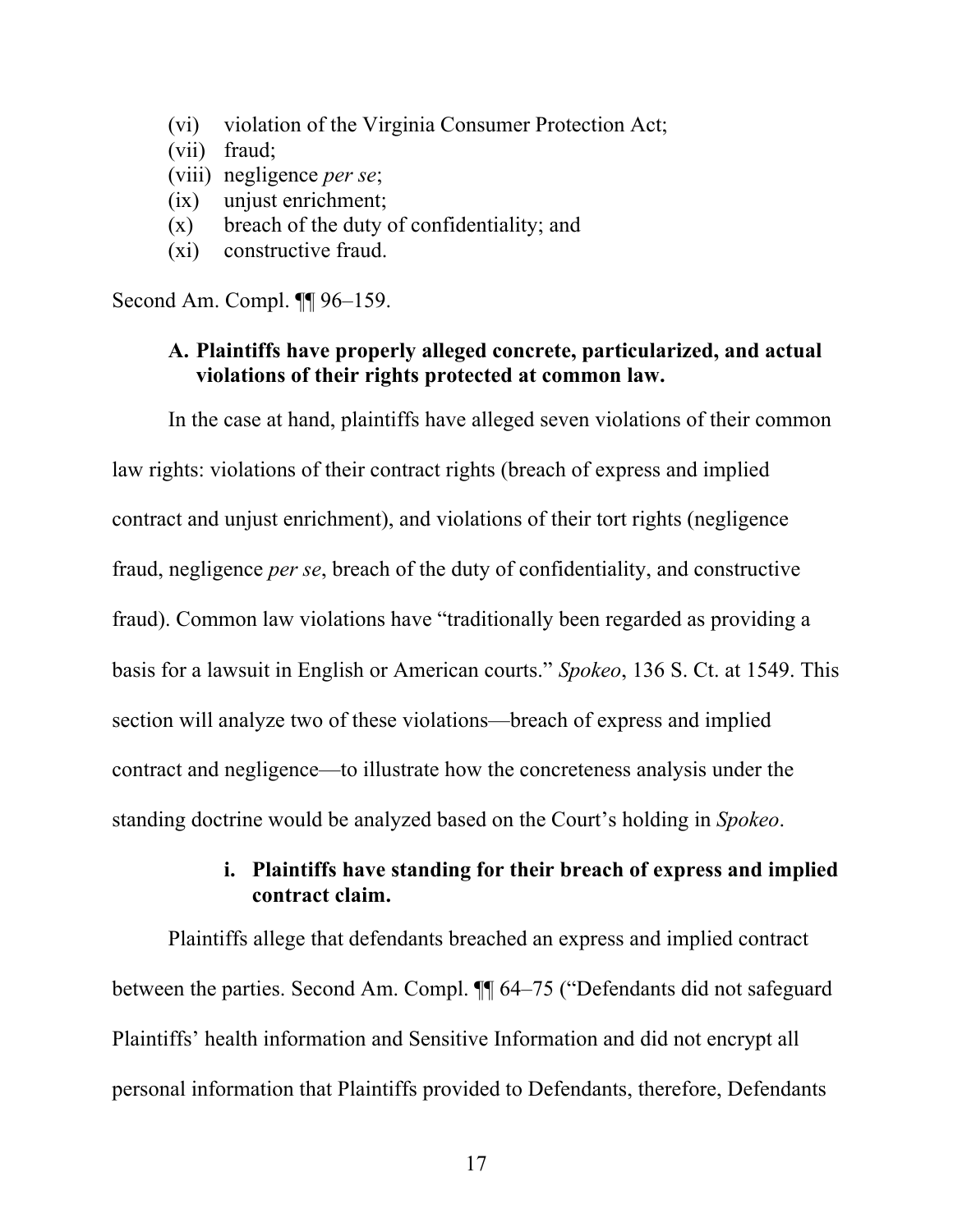breached the contract with Plaintiffs."). Contract law protects contracting parties' interest in the performance of the terms of the contract by endowing each party with a right to performance. *Contract*, Black's Law Dictionary ("An agreement between two or more parties creating obligations that are enforceable or otherwise recognizable at law."). Upon failing to perform as required under the contract, a party has breached, "which furnishes a basis for a cause of action." *Breach of Contract*, Black's Law Dictionary.

Plaintiffs allege that they "paid money to Defendants in exchange for health insurance, which included promises to protect Plaintiffs' PII, PHI and Sensitive Information." Second Am. Compl. ¶ 65. This created a contract. *Id.* ¶¶ 69–70. Each purchase of health insurance, and thus each contract, included promises by defendants that they would "only disclose health information when required to do so by federal or state law," that they would "encrypt all personal information given to Defendants," and that they would "comply with all HIPAA standards." *Id.* ¶¶ 66–68. Further, "[t]o the extent that it was not expressed, an implied contract was created whereby Defendants' promised to safeguard Plaintiffs' health information and Sensitive Information from being accessed, copied, and transferred by third parties." *Id.* ¶ 70.

Injury-in-fact turns on whether the alleged violation is concrete, particularized, and actual. Breach of contract has been "traditionally regarded as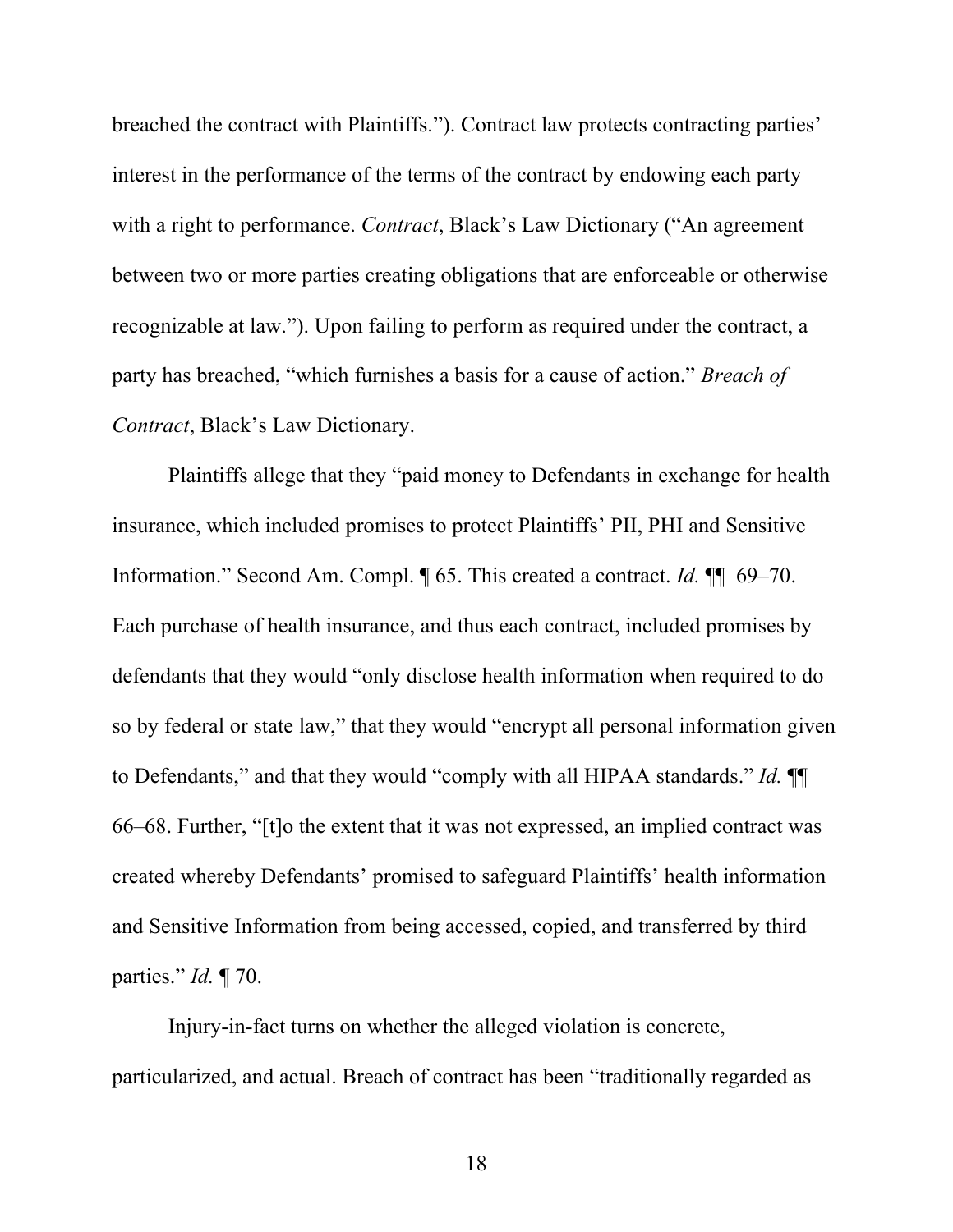providing a basis for a lawsuit in English or American courts." *See Spokeo*, 136 S. Ct. at 1549. A breach of express and implied contract is thus concrete.

The plaintiffs allege that a contract existed between each class member and defendants. Thus, each class member had a personal contractual right, and defendants violated the personal right of each member by breaching each contract. These violations are particular.

The plaintiffs allege an actual breach of contract rather than an imminent breach. Second Am. Compl. ¶ 72 ("Defendants breached the contract with Plaintiffs."). The plaintiffs have sufficiently alleged an injury-in-fact.

Plaintiffs allege that defendants' conduct caused their injury. Specifically, plaintiffs allege their damages were "a proximate and direct result of the breach by Defendants." *Id.* ¶ 74. Among other things, plaintiffs allege that defendants "fail[ed] to satisfy their confidentiality and privacy obligations" and "did not provide encryption for all of the personal information whether in transit or at rest." *Id.* **[1]** 31, 73. Further, plaintiffs allege that defendants "failed to recognize that a cyberattack occurred" for almost a year. *Id.* ¶ 35. Taking the facts as true, defendants have breached their contractual obligation to protect plaintiffs' personal information. Therefore, plaintiffs' alleged injury—the breach of implied contract is directly traceable to defendants.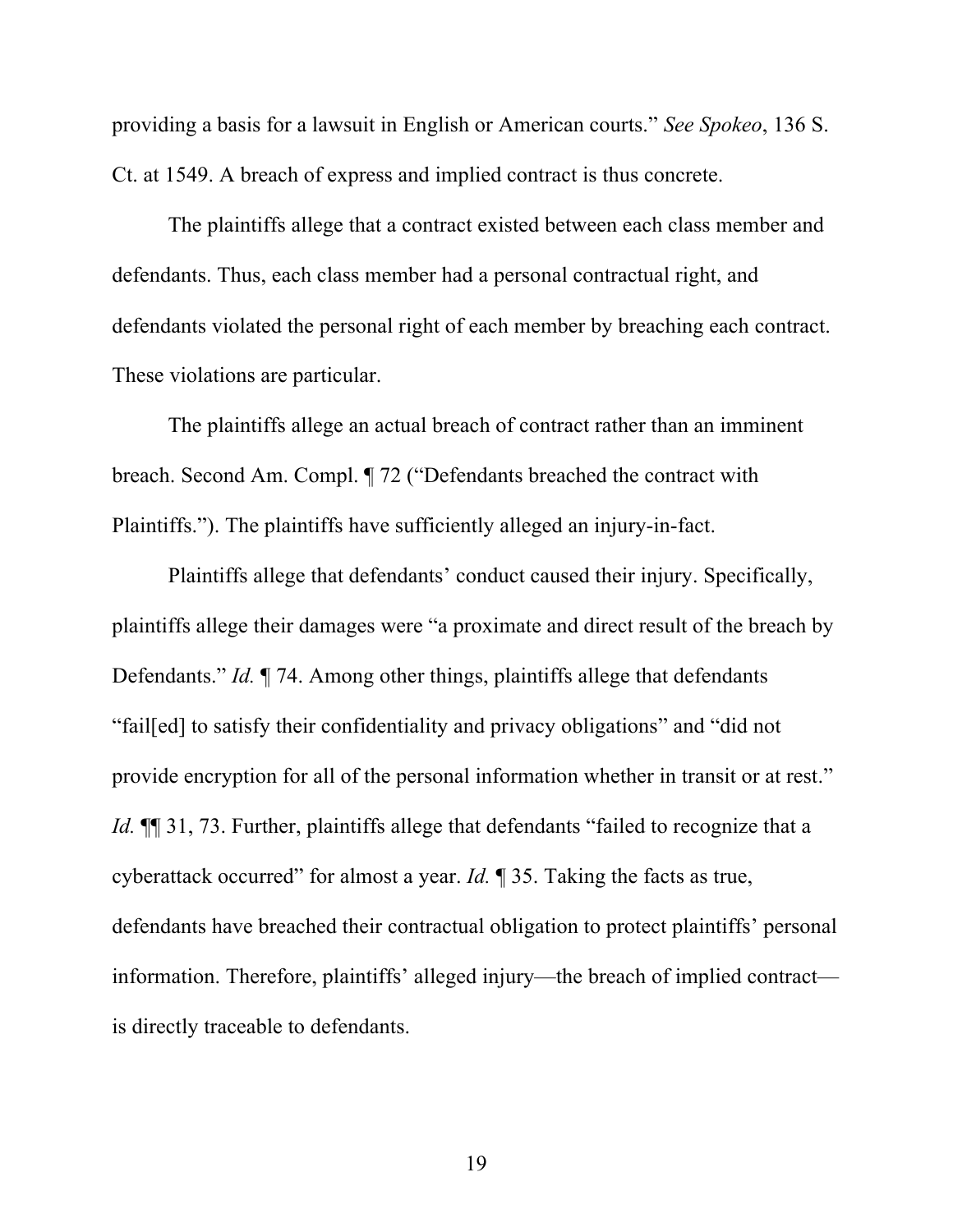Finally, a favorable ruling would compel defendants to pay compensation to plaintiffs for these legal injuries and institute reasonable data security as injunctive relief. These remedies would redress the legal injuries caused by defendants.

Accordingly, plaintiffs have standing for their breach of express and implied contract claim.

### **ii. Plaintiffs have standing for their negligence claim.**

Plaintiffs allege that defendants owed them "a duty of care in protecting the confidentiality of the personal and private information that the Plaintiffs provided to the Defendants as consumers of the Defendants' health insurance policies," including "a duty to exercise reasonable care in safeguarding and protecting such information from being compromised, lost, stolen, misused, and/or disclosed to unauthorized parties." *Id.* ¶¶ 77, 78. Tort law provides a right protecting people's interest in receiving a "standard of care that a reasonably prudent person would have exercised in a similar situation." *Negligence*, Black's Law Dictionary. A violation of that right creates a negligence cause of action. *Id.*

Negligence, like breach of contract, has long created a cause of action in English and American courts. *See Spokeo*, 136 S. Ct. at 1549. Thus the violation of the plaintiffs' rights to a reasonable standard of care is concrete. The violation is particularized since defendants owed this duty to *each* plaintiff whose information it chose to collect. *See id.* at 1548 n.7 ("The victims' injuries from a mass tort, for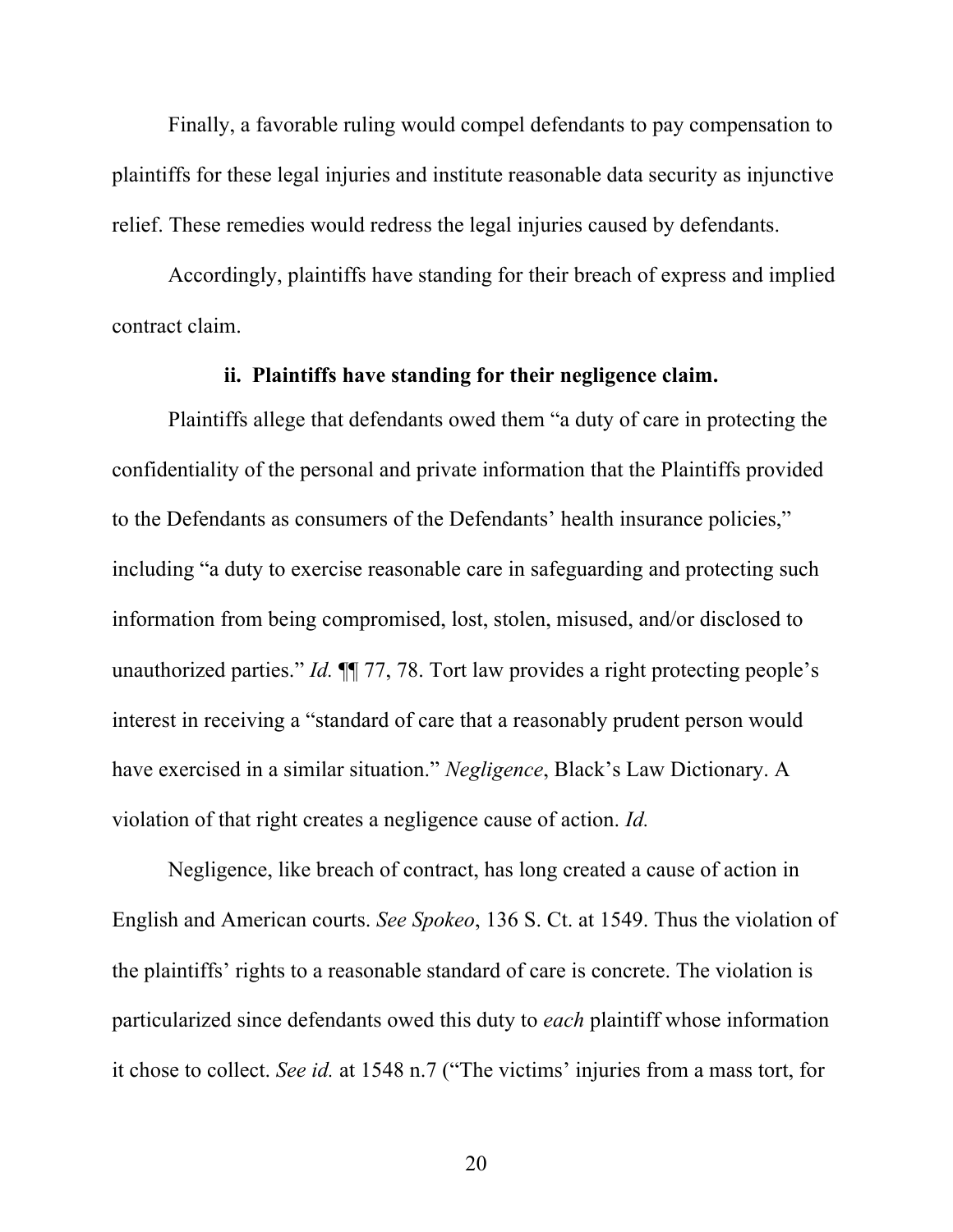example, are widely shared, to be sure, but each individual suffers a particularized harm."). The violation is actual since the plaintiffs allege the breach of duty has already occurred. Second Am. Compl. ¶ 82 ("The Defendants were negligent in that [they] breached the duty of reasonable care[.]").

Plaintiffs further allege that defendants failed to "have in place reasonable and appropriate protections from unauthorized data breaches," to "provid[e] a reasonable and timely notice of the breach," and to "perform reasonable and timely audits of the data protection system." *Id.* Taking the facts as true, defendants failed to take reasonable care to ensure the safety of plaintiffs' PII. As a result, plaintiffs' alleged injury—a breach of the duty of reasonable care—is directly traceable to defendants' conduct.

Finally, as above, a favorable verdict would result in defendants paying compensation to the plaintiffs for these legal injuries and instituting reasonable data security as injunctive relief. These remedies would redress the legal injuries caused by defendants.

Accordingly, plaintiffs have standing for a negligence claim.

# **B. Plaintiffs have properly alleged violations of state consumer protection statutes and data breach notifications.**

The plaintiffs also allege that defendants violated three consumer protection statutes and a data breach notification statute. As explained above, legislatures create substantive rights in privacy statutes, the invasion of which is a concrete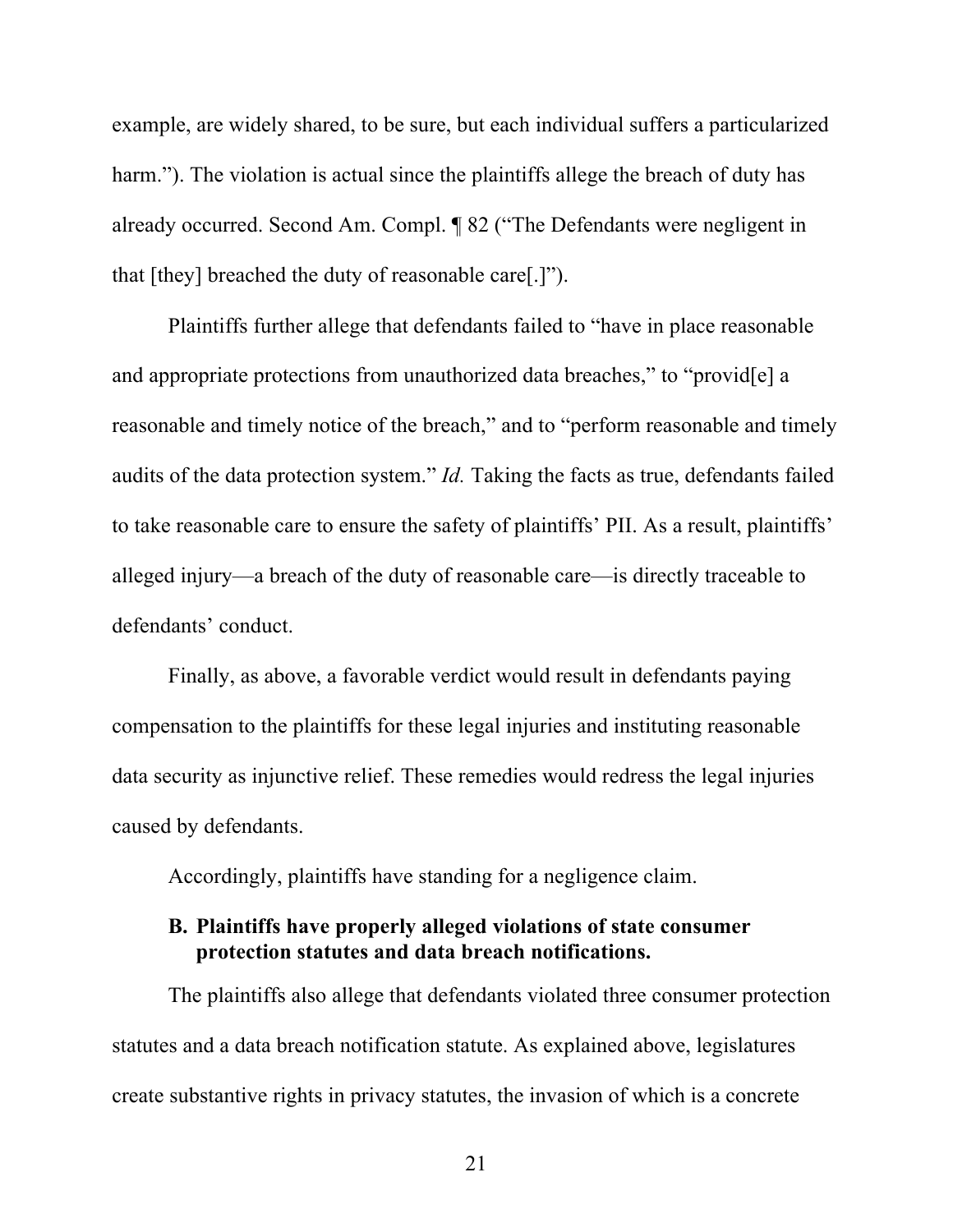injury. Only "bare procedural rights, divorced from any concrete harm," are insufficiently concrete to confer standing. *See Spokeo*, 136 S. Ct. at 1549–50.

While plaintiffs allege violation of four distinct statutes, the standing analysis for each is similar. This section will analyze one of these statutes, the Consumer Personal Information Security Breach Notification Act of 2006, D.C. Code Ann. §§ 28-3851–53 (West 2016) [hereinafter Notification Act], to illustrate how the lower court should apply the concreteness analysis in light of *Spokeo*.

Section 28-3852 of the Notification Act provides a substantive right to D.C. consumers by explicitly setting forth what a company must do when a customer's personal information is breached. Namely, a company that "owns or licenses computerized or other electronic data that includes personal information, and [which] discovers a breach of the security of the system, shall promptly notify any District of Columbia resident whose personal information was included in the breach. The notification shall be made in the most expedient time possible and without unreasonable delay[.]" § 28-3852. Any D.C. resident whose suffers a violation of this right "may institute a civil action to recover actual damages, the costs of the action, and reasonable attorney's fees." § 28-3853.

This is not a procedural right, as the provision does not govern the "manner and means by which the rights are enforced." *Shady Grove*, 559 U.S. at 407 (internal quotations omitted). Rather, it is a substantive right, encompassing both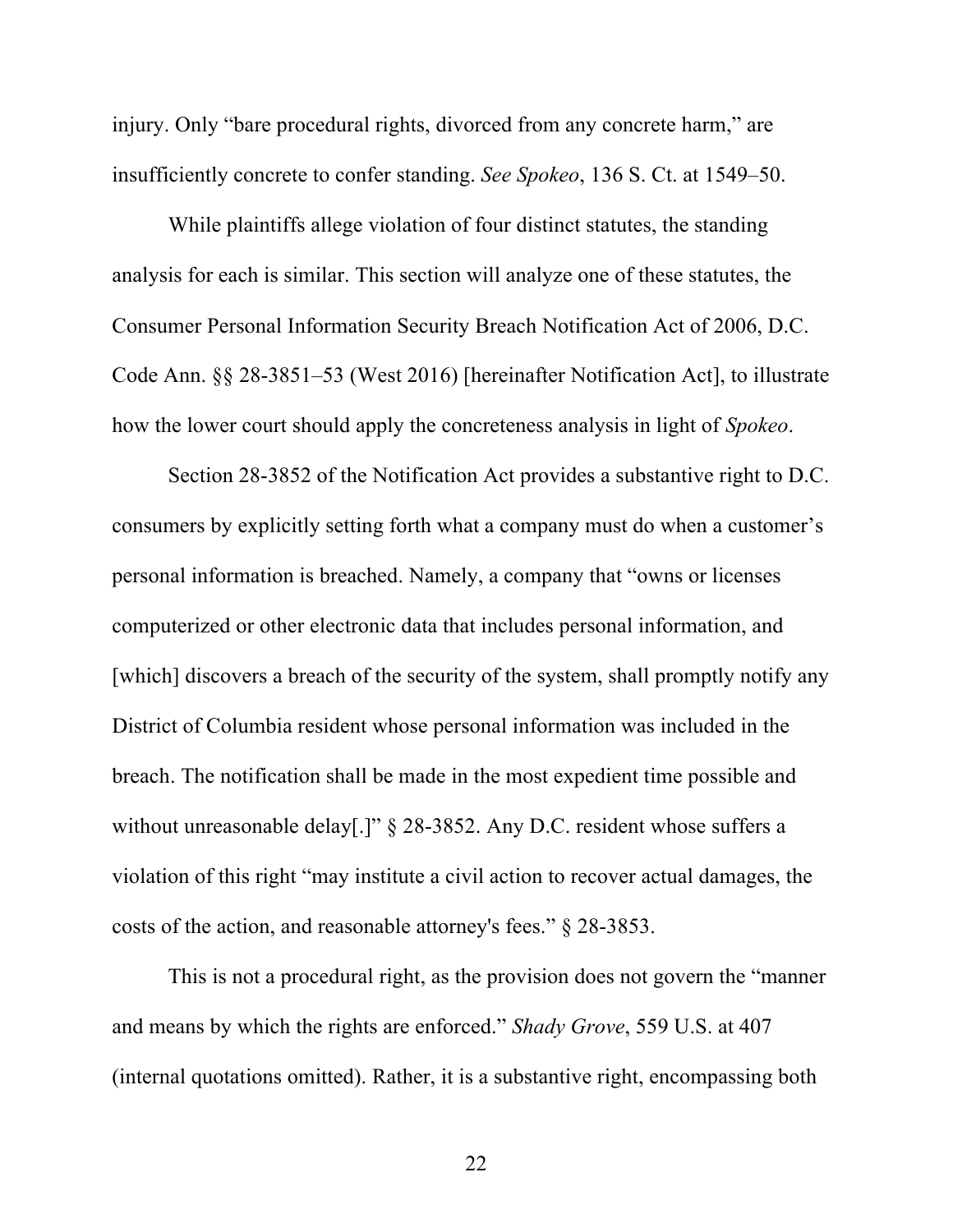"the remedy and the right." Salmond, *supra*. The Notification Act defines a right that D.C. consumers have: the right to be informed when their personal information is subject to a data breach. Since the D.C. plaintiffs allege a violation of this substantive right, they have alleged a concrete injury.

The violation is particularized because defendants' conduct, as alleged, violated each D.C. plaintiff's personal right to be notified that their PII was subject to a data breach. The violation is actual since plaintiffs allege the violation already occurred. Second Am. Compl. ¶ 96 ("Defendants failed to provide notice of the data breach[.]"). Thus, plaintiffs alleged an injury-in-fact.

Further, the plaintiffs allege facts indicating defendants caused the violation of their statutory rights. Defendants were "required to notify Mr. Kotzur and Mrs. Attias and the DC Class in the 'most expedient time possible' and without unreasonable delay," yet defendants violated this right by "fail[ing] to provide notice." *Id.* ¶ 95–96. The courts can redress the violation through damages or injunctive relief, as detailed above. Therefore, the plaintiffs thus have standing to bring suit under the Notification Act and other consumer protection statutes.

## **III. The lower court erred in ignoring the deterrent role that civil litigation can play in mitigating the risks posed by dangerous security practices.**

When a defendant challenges a plaintiff's standing, Courts should take extra caution to avoid imputing questions of merit into questions of standing. "[S]tanding in no way depends on the merits of the plaintiff's contention." *Warth*,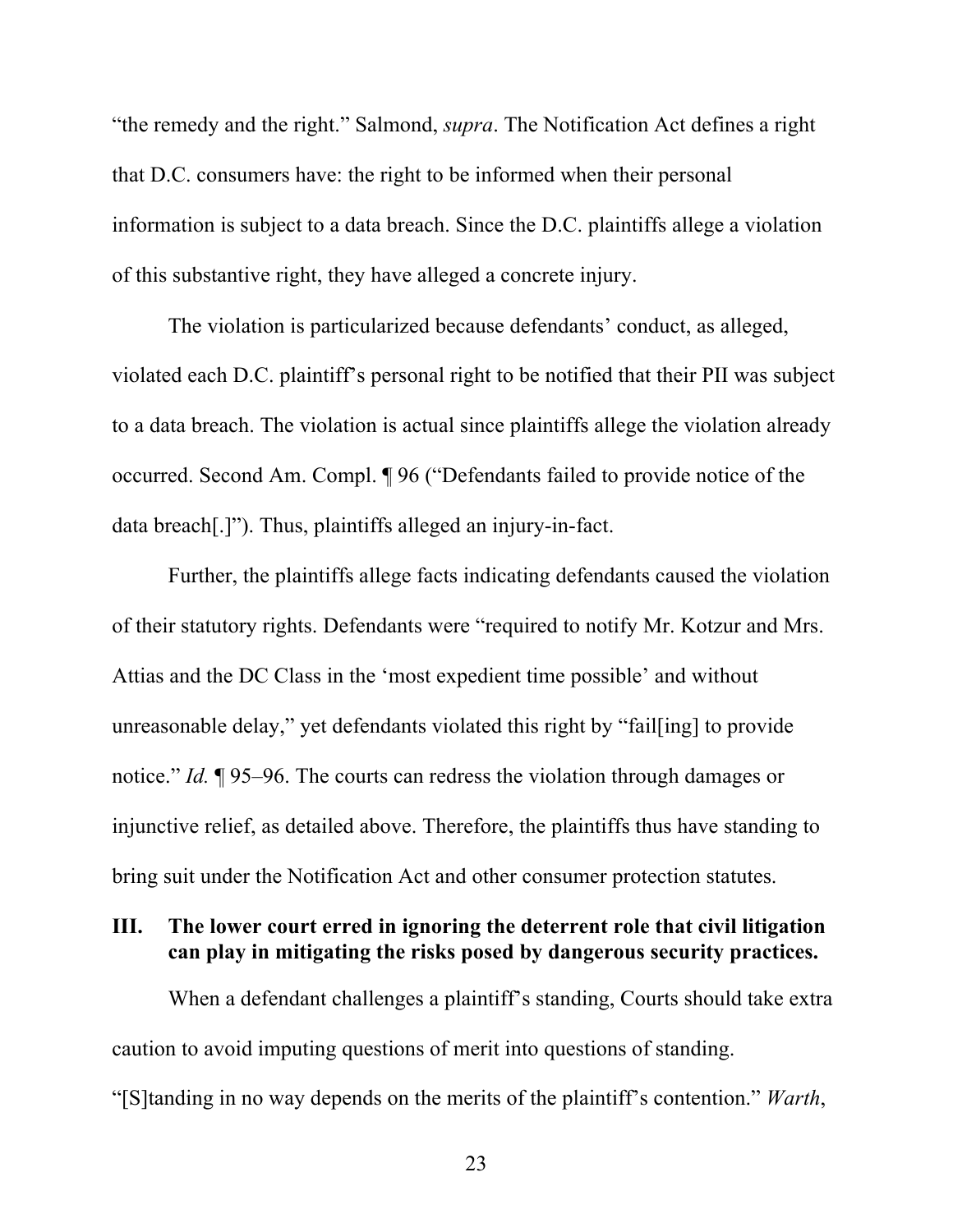422 U.S. at 500. Article III standing is a threshold question without a rigorous burden. This Court has said it well. "In reviewing the standing question, the court must be careful not to decide the questions on the merits for or against the plaintiff, and must therefore assume that on the merits the plaintiffs would be successful in their claims." *Muir v. Navy Fed. Credit Union*, 529 F.3d 1100, 1105 (D.C. Cir. 2008) (internal quotation marks omitted) (quoting *City of Waukesha v. EPA*, 320 F.3d 228, 235 (D.C. Cir. 2003)).

Until the courts have established what constitutes "reasonable" data security under statutory and common law, trials and detailed fact-finding by a judge may be the only way to determine whether the company implemented data security measures that met its legal obligations. Getting over the standing hurdle is not equivalent to granting a final judgment to the plaintiff, as many defendants insinuate. A trial on the merits could very well absolve a defendant if they can show that they met their legal obligations and provided adequate data security.

Companies that suffer data breaches necessarily bear potential liability. That is the risk of doing business, and the law places a duty of care so that the companies properly internalize the damages that could result from failing to reasonably secure the personal information that they collect and use.

"Database operators"—companies that collect and store consumer data— "constitute the cheapest cost avoiders vis-à-vis individuals whose information sits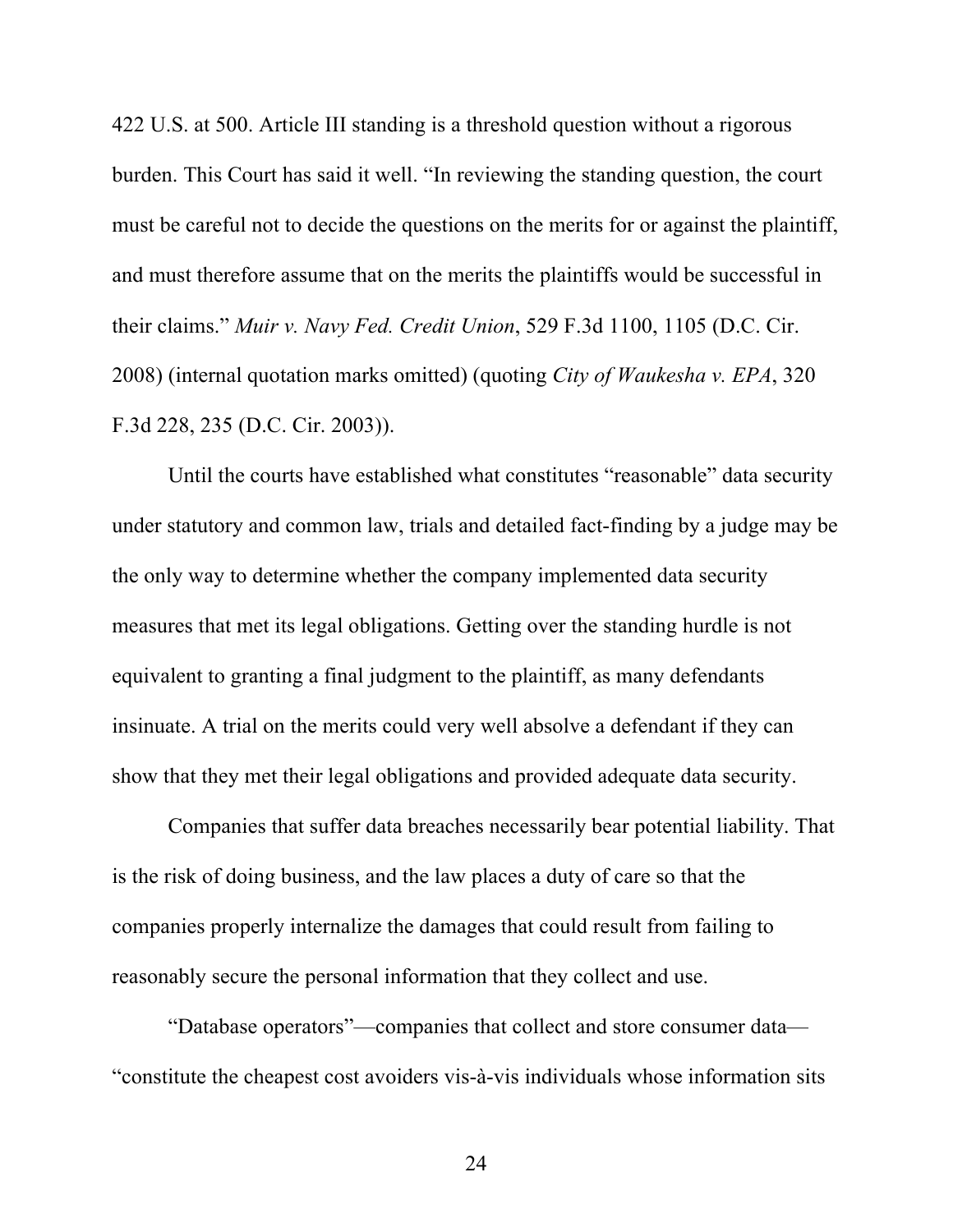in a private entity's database." Danielle K. Citron, *Reservoirs of Danger: the Evolution of Public and Private Law at the Dawn of the Information Age*, 80 Southern Cal. L. Rev. 241, 284 (2007) (arguing that data brokers should be strictly liable for unsecure databases and data breaches). Consumers do not have the ability to avoid these breaches because they "have no information about, and have no practical means to find out, where their personal data resides" or how it is protected. *Id.* at 285–86. Consequentially, the company collecting and storing consumer data "sits in the best position to make decisions about the costs and benefits of its information-gathering" and distribution. *Id*. at 285. As such, the company must bear the cost for failing to implement adequate data security.

But correct allocation of responsibilities does not by itself result in the efficient minimization of damages. Without determinations about whether particular data practices meet the standard of reasonable care, there will be little reason for a company to invest in prevention and mitigation. If these companies fail to invest in reasonable security measures, then consumers will continue to face harm from data breaches.

Litigation, therefore, is an important mechanism to ensure that personal data is adequately protected. *See* Richard A. Posner, *Economic Analysis of Law* 491 (3d ed. 1986) (stating that the legal system determines "what allocation of resources would maximize efficiency" when "the costs of a market determination would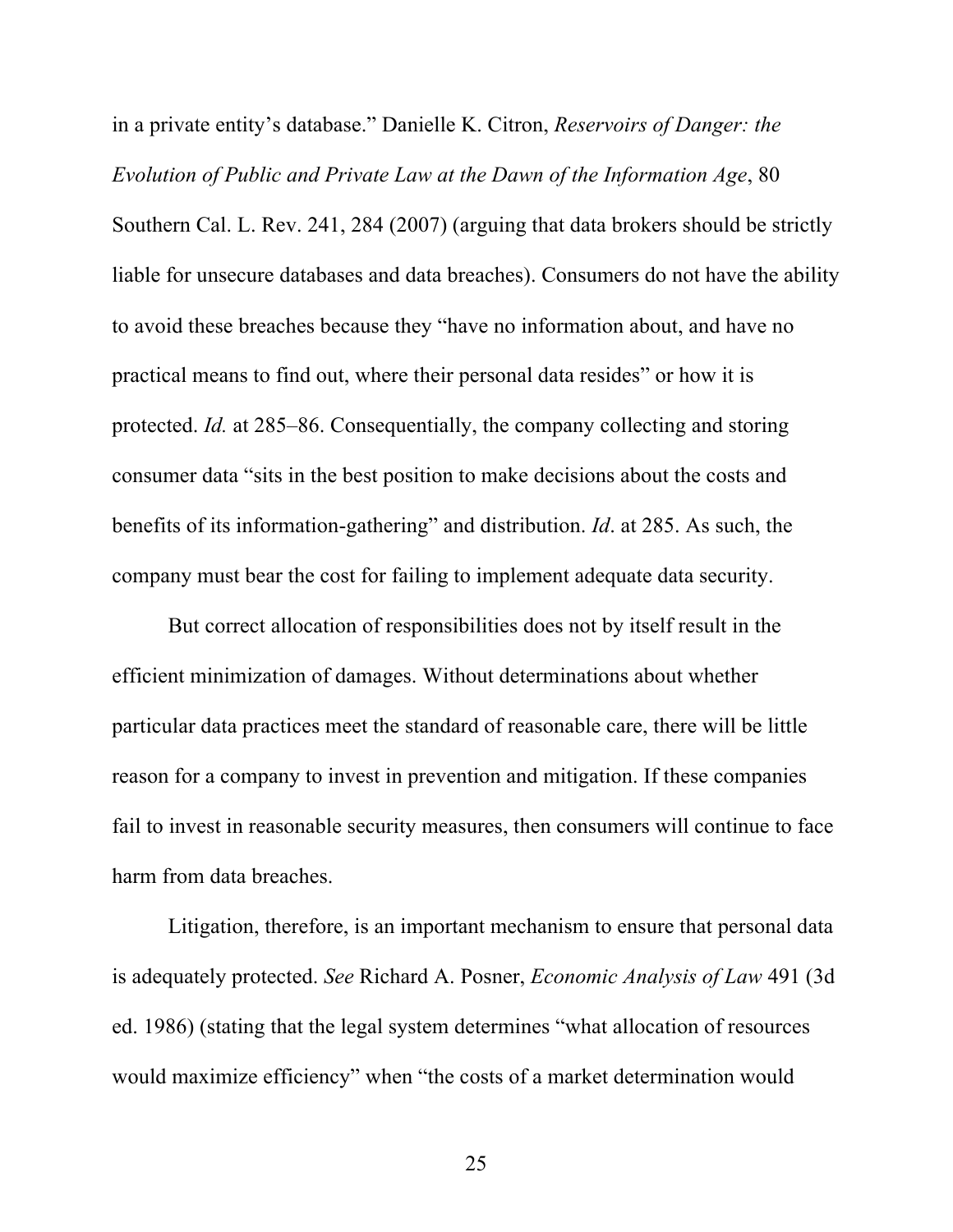exceed those of a legal determination"). Damages also force defendants to internalize the full measure of the damages that they cause and take sufficient care to prevent future harms. See *Laidlaw Envtl. Serv. (TOC)*, *Inc.*, 528 U.S. at 185 (finding that civil penalties have a deterrent effect and can therefore prevent future harm).

Data breaches, though prevalent, are not inevitable; reasonable data security measures can prevent many of the most common forms of criminal hacking. But until data breach victims can hold companies legally accountable for their lax security, data breaches will continue to occur at an alarming pace.

\* \* \*

Post-*Spokeo*, courts should understand that injury-in-fact is a legal injury, distinct from consequential harm. If the claim is tied to the defendant's conduct and the matter is redressable before the court, it is necessary only to allege that a legal injury has occurred.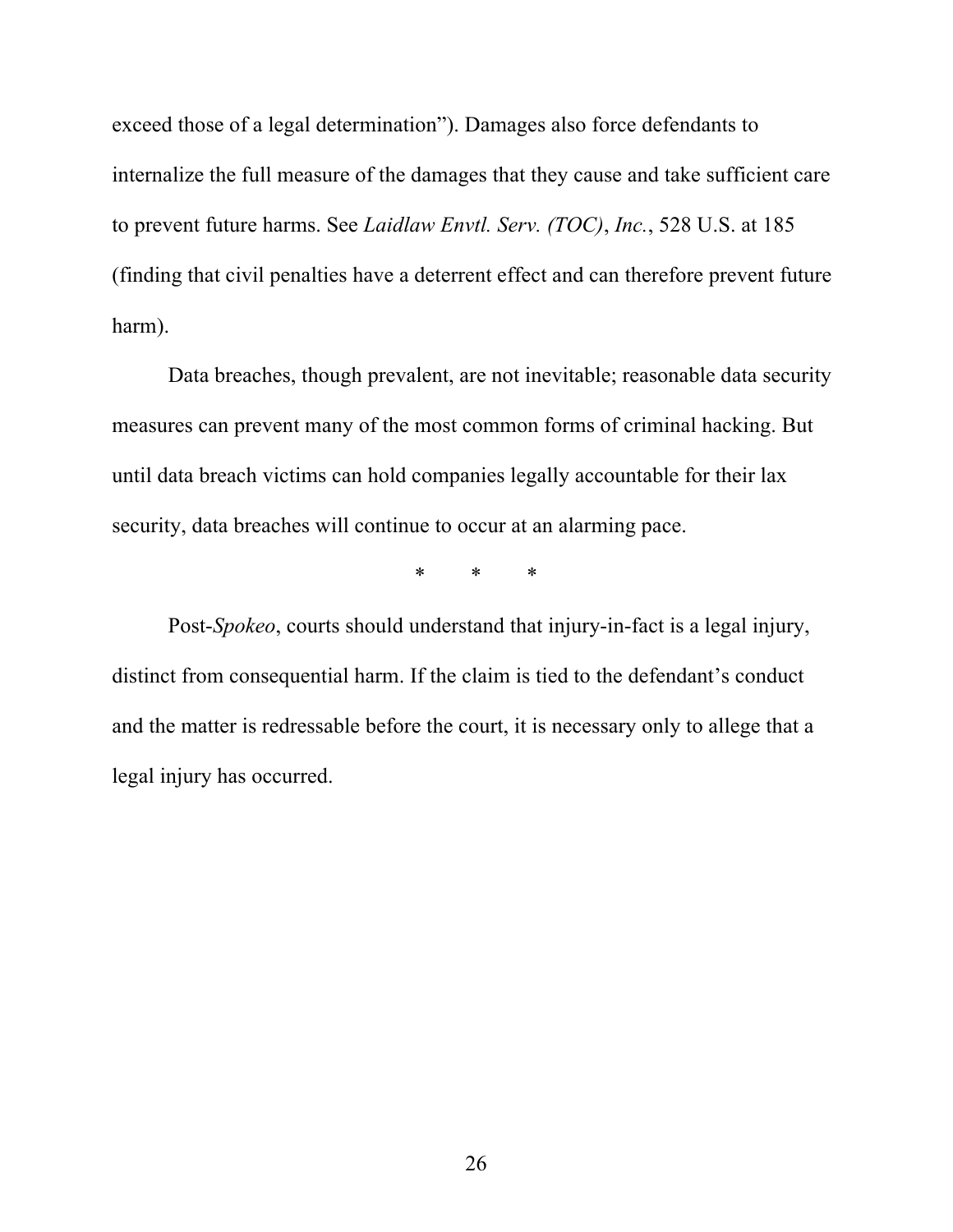## **CONCLUSION**

For the reasons explained above, *Amicus* respectfully requests this Court to

reverse the judgment of the district court.

Respectfully submitted,

\_\_\_*/s/ Marc Rotenberg*\_\_\_\_\_

MARC ROTENBERG ALAN BUTLER Electronic Privacy Information Center 1718 Connecticut Ave. NW Suite 200 Washington, DC 20009 (202) 483-1140 rotenberg@epic.org

Dated: January 17, 2017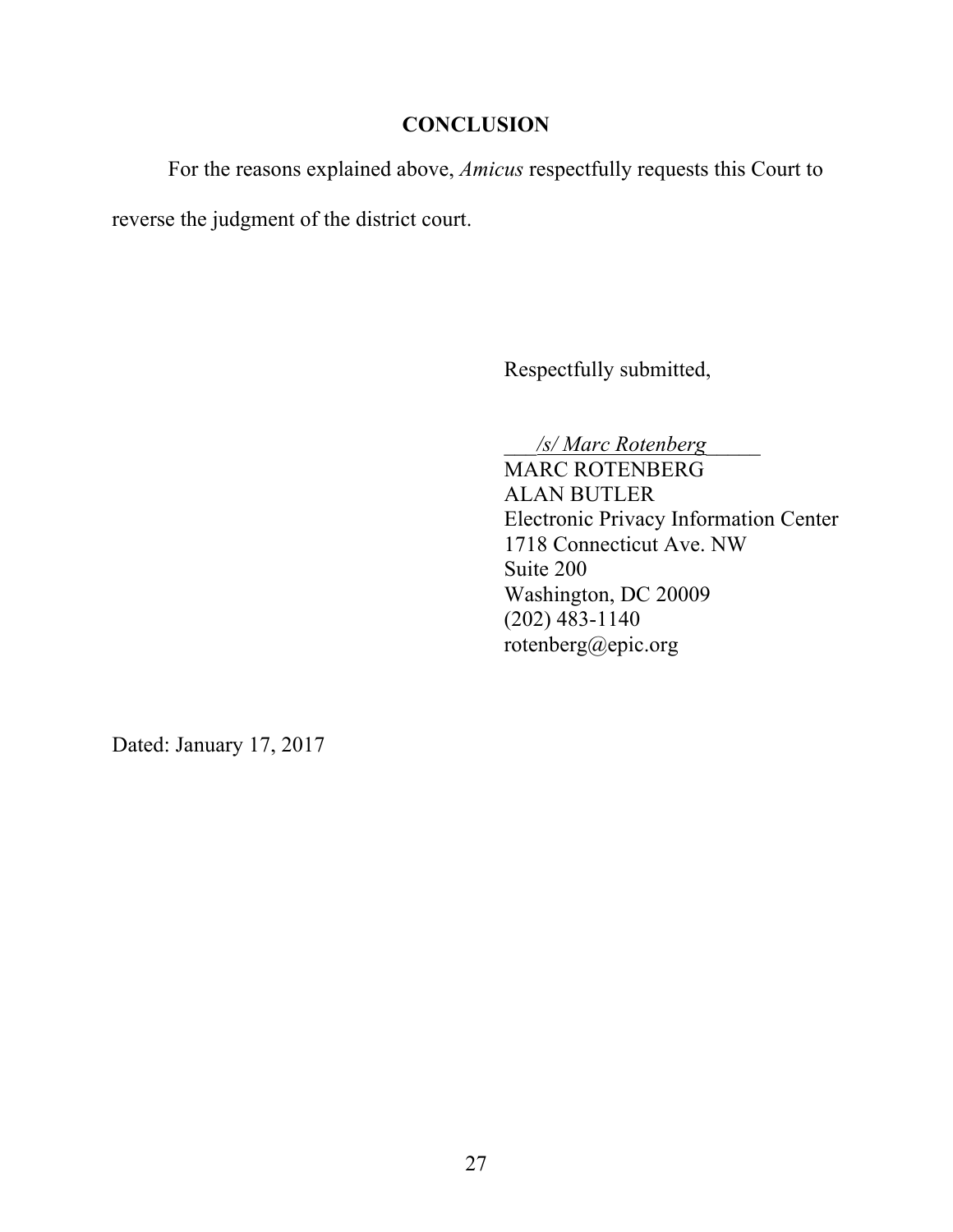## **CERTIFICATE OF COMPLIANCE**

I hereby certify that the foregoing brief complies with the typeface requirements of Federal Rule of Appellate Procedure 32(a)(5) and the type-style requirements of Federal Rule of Appellate Procedure 32(a)(6). The brief is composed in a 14-point proportional typeface, Times New Roman, and complies with the word limit of Federal Rule of Appellate Procedure  $32(a)(7)(B)$  and D.C. Circuit Rule 32(e) because it contains 6,139 words, excluding the parts of the brief exempted under Federal Rule of Appellate Procedure 32(a)(7)(B)(iii) and D.C. Circuit Rule 32(e)(1).

> \_\_\_*/s/ Marc Rotenberg*\_\_\_\_\_ MARC ROTENBERG